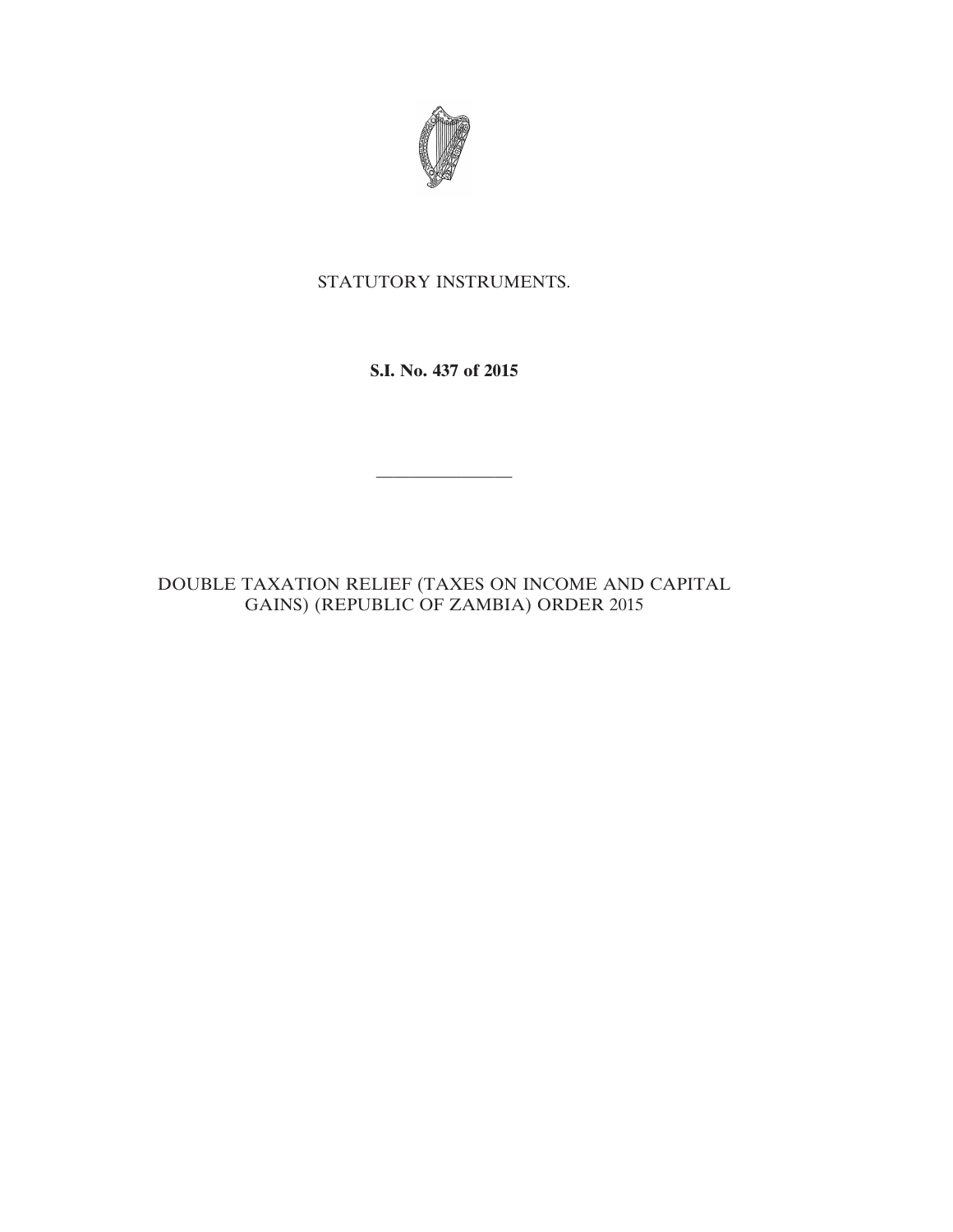# DOUBLE TAXATION RELIEF (TAXES ON INCOME AND CAPITAL GAINS) (REPUBLIC OF ZAMBIA) ORDER 2015

WHEREAS it is enacted by section 826(1) (as amended by section 157 of the Finance Act 2010 (No. 5 of 2010)) of the Taxes Consolidation Act 1997 (No. 39 of 1997) that where the Government by order declare that arrangements specified in the order have been made with the government of any territory outside the State in relation to affording relief from double taxation in respect of income tax, corporation tax in respect of income and chargeable gains, capital gains tax or any taxes of a similar character imposed by the laws of the State or by the laws of that territory and, in the case of taxes of any kind or description imposed by the laws of the State or the laws of that territory, in relation to exchanging information for the purposes of the prevention and detection of tax evasion, granting relief from taxation under the laws of that territory to persons who are resident in the State for the purposes of tax or collecting and recovering tax (including interest, penalties and costs in connection with such tax) for the purpose of the prevention of tax evasion, and that it is expedient that those arrangements should have the force of law, and that the order so made is referred to in Part 1 of Schedule 24A of the Taxes Consolidation Act 1997, then, subject to section 826 of that Act, the arrangements shall, notwithstanding any enactment, have the force of law as if such order were an Act of the Oireachtas on and from the date of the insertion of a reference to the order into Part 1 of Schedule 24A;

AND WHEREAS it is further enacted by section 826(6) of the Taxes Consolidation Act 1997 that where such an order is proposed to be made, a draft of the order shall be laid before Dáil Éireann and the order shall not be made until a resolution approving of the draft has been passed by Dáil Éireann;

AND WHEREAS a draft of the following Order has been laid before Dáil Éireann and a resolution approving of the draft has been passed by Dáil Éireann;

NOW, the Government, in exercise of the powers conferred on them by section 826(1) (as amended by section 157 of the Finance Act 2010 (No. 5 of 2010)) of the Taxes Consolidation Act 1997, hereby order as follows:

1. This Order may be cited as the Double Taxation Relief (Taxes on Income and Capital Gains) (Republic of Zambia) Order 2015.

- 2. It is declared that—
	- (*a*) the arrangements specified in the Convention, the text of which is set out in the Schedule, have been made with the Government of the Republic of Zambia in relation to—

*Notice of the making of this Statutory Instrument was published in "Iris Oifigiúil" of* 16*th October*, 2015.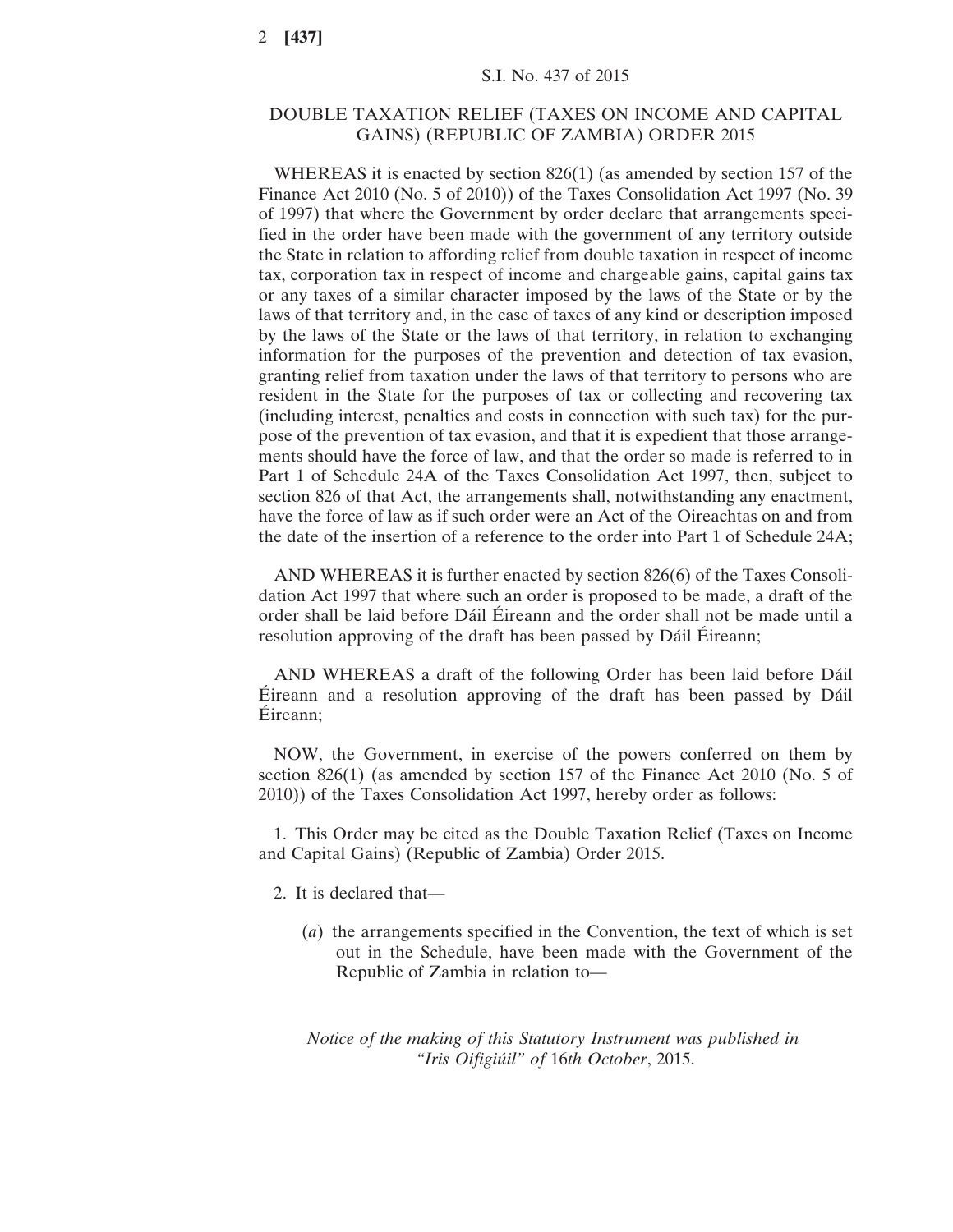- (i) affording relief from double taxation and the prevention from fiscal evasion with respect to taxes on income, corporation tax in respect of income and chargeable gains, capital gains tax and any taxes of a similar character imposed by the laws of the State or by the laws of the Republic of Zambia, and
- (ii) in the case of taxes of any kind or description imposed by the laws of the State or the laws of the Republic of Zambia, exchanging information for the purposes of the prevention and detection of tax evasion and granting relief from taxation under the laws of the Republic of Zambia to persons who are resident in the State for the purposes of tax,

and

(*b*) it is expedient that those arrangements should have the force of law.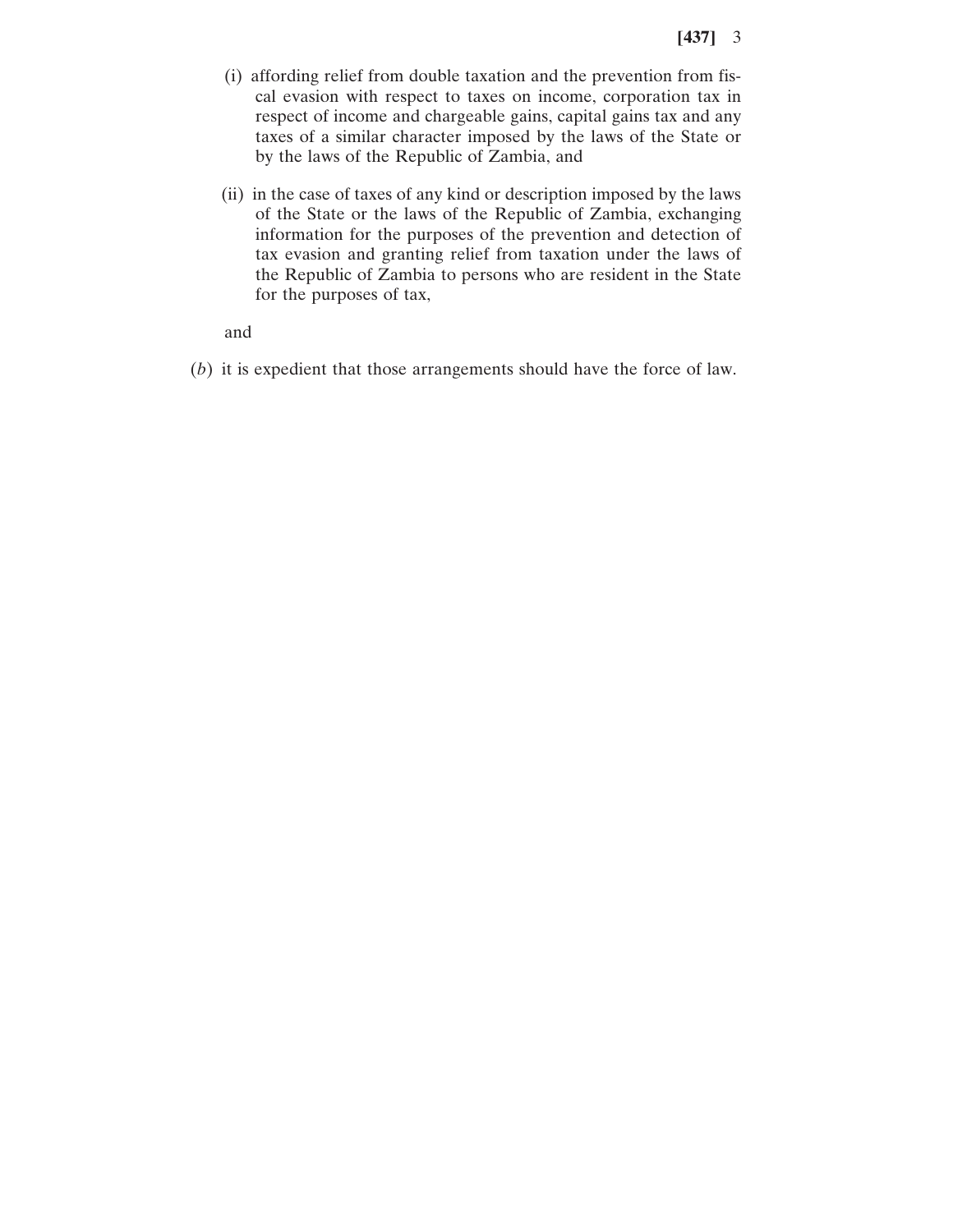#### **SCHEDULE**

# **CONVENTION**

## BETWEEN

# IRELAND

#### AND

## THE REPUBLIC OF ZAMBIA

# FOR THE AVOIDANCE OF DOUBLE TAXATION AND THE

# PREVENTION OF FISCAL

#### EVASION

# WITH RESPECT TO TAXES ON INCOME AND CAPITAL GAINS

# **PREAMBLE**

The Government of Ireland and the Government of the Republic of Zambia, desiring to conclude a Convention for the avoidance of double taxation and the prevention of fiscal evasion with respect to taxes on income and capital gains, have agreed as follows:

# **ARTICLE 1**

#### **PERSONS COVERED**

This Convention shall apply to persons who are residents of one or both of the Contracting States.

#### **ARTICLE 2**

### **TAXES COVERED**

1. This Convention shall apply to taxes on income and capital gains imposed by each Contracting State, irrespective of the manner in which they are levied.

2. There shall be regarded as taxes on income and capital gains all taxes imposed on total income, or on elements of income, including taxes on gains from the alienation of movable or immovable property as well as taxes on capital appreciation.

3. The existing taxes to which this Convention shall apply are:

(*a*) in the Republic of Zambia:

the income tax.

(hereinafter referred to as "Zambian tax"); and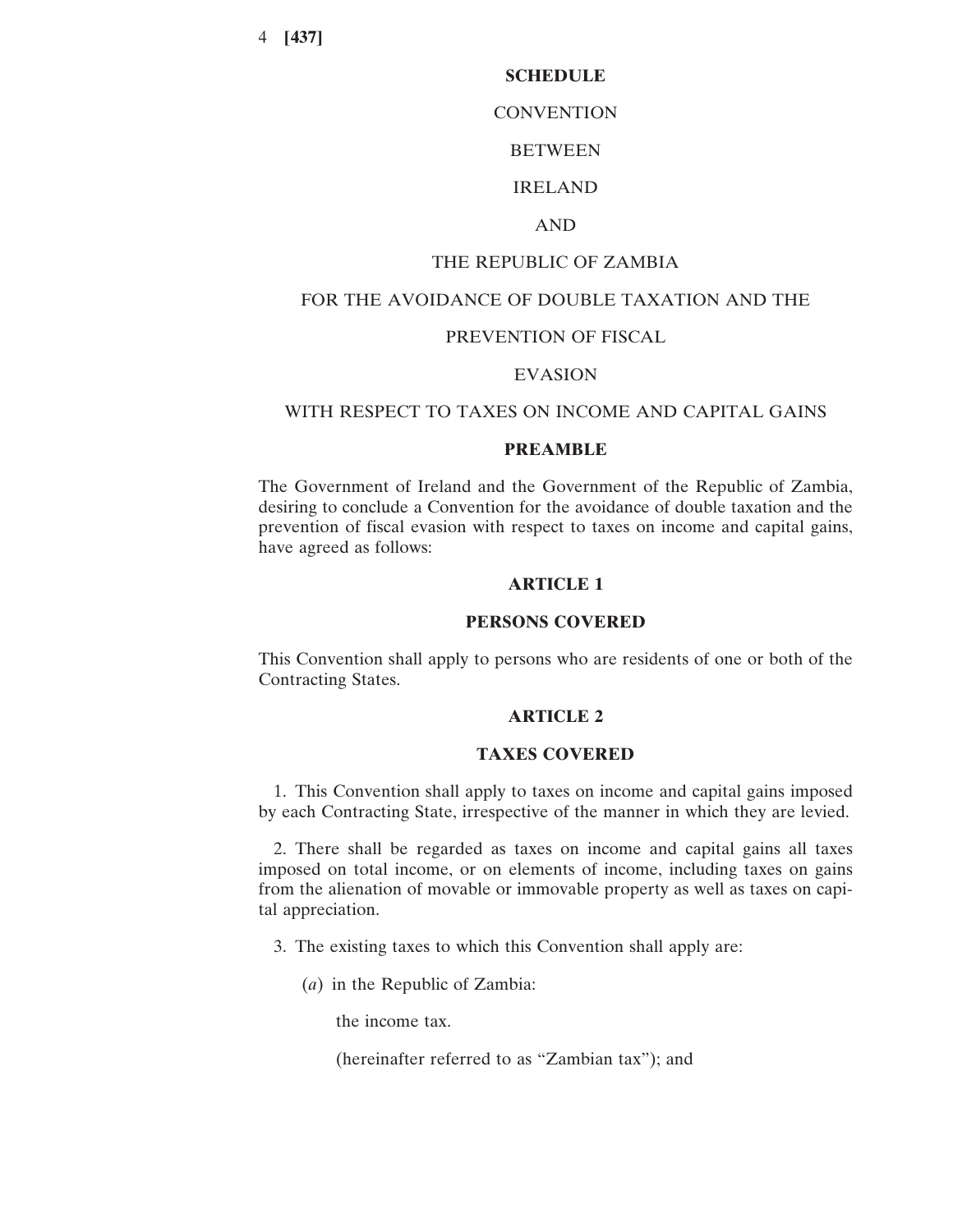- (*b*) in Ireland:
	- (i) the income tax;
	- (ii) the universal social charge;
	- (iii) the corporation tax; and
	- (iv) the capital gains tax.

## (hereinafter referred to as "Irish tax")

4. This Convention shall apply also to any identical or substantially similar taxes that are imposed after the date of signature of this Convention in addition to, or in place of, the existing taxes. The competent authorities of the Contracting States shall notify each other of any significant changes that have been made in their respective taxation laws.

## **ARTICLE 3**

## **GENERAL DEFINITIONS**

1. For the purposes of this Convention, unless the context otherwise requires:

- (*a*) the term "Zambia" means the Republic of Zambia; or any area within which Zambia, in accordance with international law, may exercise sovereign rights or jurisdiction;
- (*b*) the term "Ireland" includes any area outside the territorial waters of Ireland which has been or may hereafter be designated, under the laws of Ireland concerning the Exclusive Economic Zone and the Continental Shelf, as an area within which Ireland may exercise such sovereign rights and jurisdiction as are in conformity with international law;
- (*c*) the terms "a Contracting State" and "the other Contracting State" mean Zambia or Ireland as the context requires and the term "Contracting States" means Zambia and Ireland;
- (*d*) the term "business" includes the performance of professional services and of other activities of an independent character;
- (*e*) the term "company" means any body corporate or any entity that is treated as a body corporate for tax purposes;
- (*f*) the term "competent authority" means:
	- (i) in Zambia, the Commissioner-General of the Zambia Revenue Authority or his authorised representative; and
	- (ii) in Ireland, the Revenue Commissioners or their authorised representative;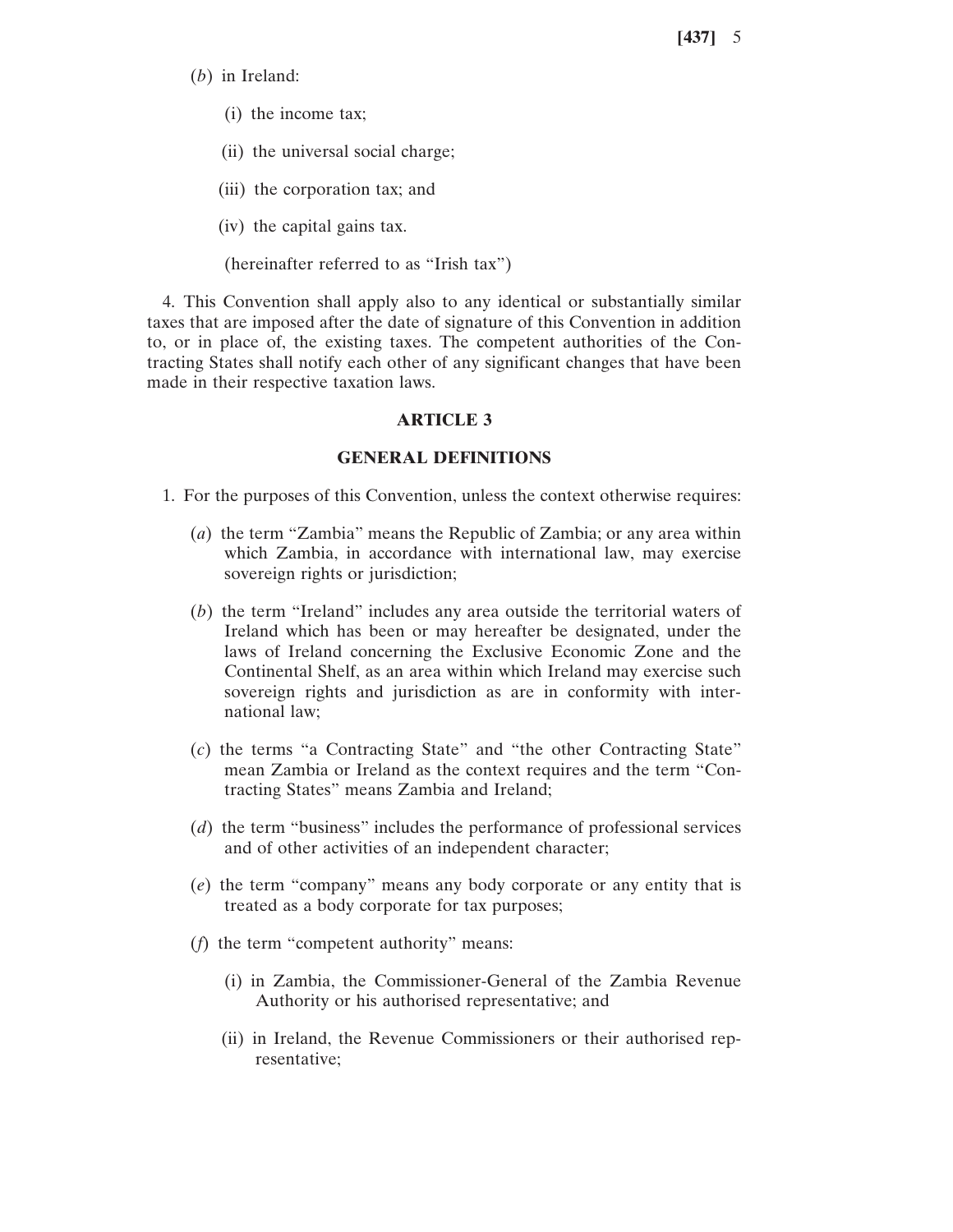- (*g*) the term "enterprise" applies to the carrying on of any business;
- (*h*) the terms "enterprise of a Contracting State" and "enterprise of the other Contracting State" mean respectively an enterprise carried on by a resident of a Contracting State and an enterprise carried on by a resident of the other Contracting State;
- (*i*) the term "international traffic" means any transport by a ship, aircraft or rail or road transport vehicle operated by an enterprise of a Contracting State, except when the ship, aircraft, rail or road transport vehicle is operated solely between places in the other Contracting State;
- (*j*) the term "national", in relation to a Contracting State, means:
	- (i) any individual possessing the nationality or citizenship of that Contracting State; and
	- (ii) any legal person or association deriving its status as such from the laws in force in that Contracting State;
- (*k*) the term "person" includes an individual, a company and any other body of persons.

2. As regards the application of this Convention at any time by a Contracting State, any term not defined therein shall, unless the context otherwise requires, have the meaning that it has at that time under the law of that State for the purposes of the taxes to which this Convention applies, any meaning under the applicable tax laws of that State prevailing over a meaning given to the term under other laws of that State.

# **ARTICLE 4**

## **RESIDENT**

1. For the purposes of this Convention, the term "resident of a Contracting State" means any person who, under the laws of that State, is liable to tax therein by reason of that person's domicile, residence, place of incorporation, place of management or any other criterion of a similar nature, and also includes that State and any political subdivision or local authority thereof. This term, however, does not include any person who is liable to tax in that State in respect only of income from sources in that State.

2. Where by reason of the provisions of paragraph 1 an individual is a resident of both Contracting States, then that individual's status shall be determined as follows:

(*a*) the individual shall be deemed to be a resident only of the State in which a permanent home is available to the individual; if a permanent home is available to the individual in both States, the individual shall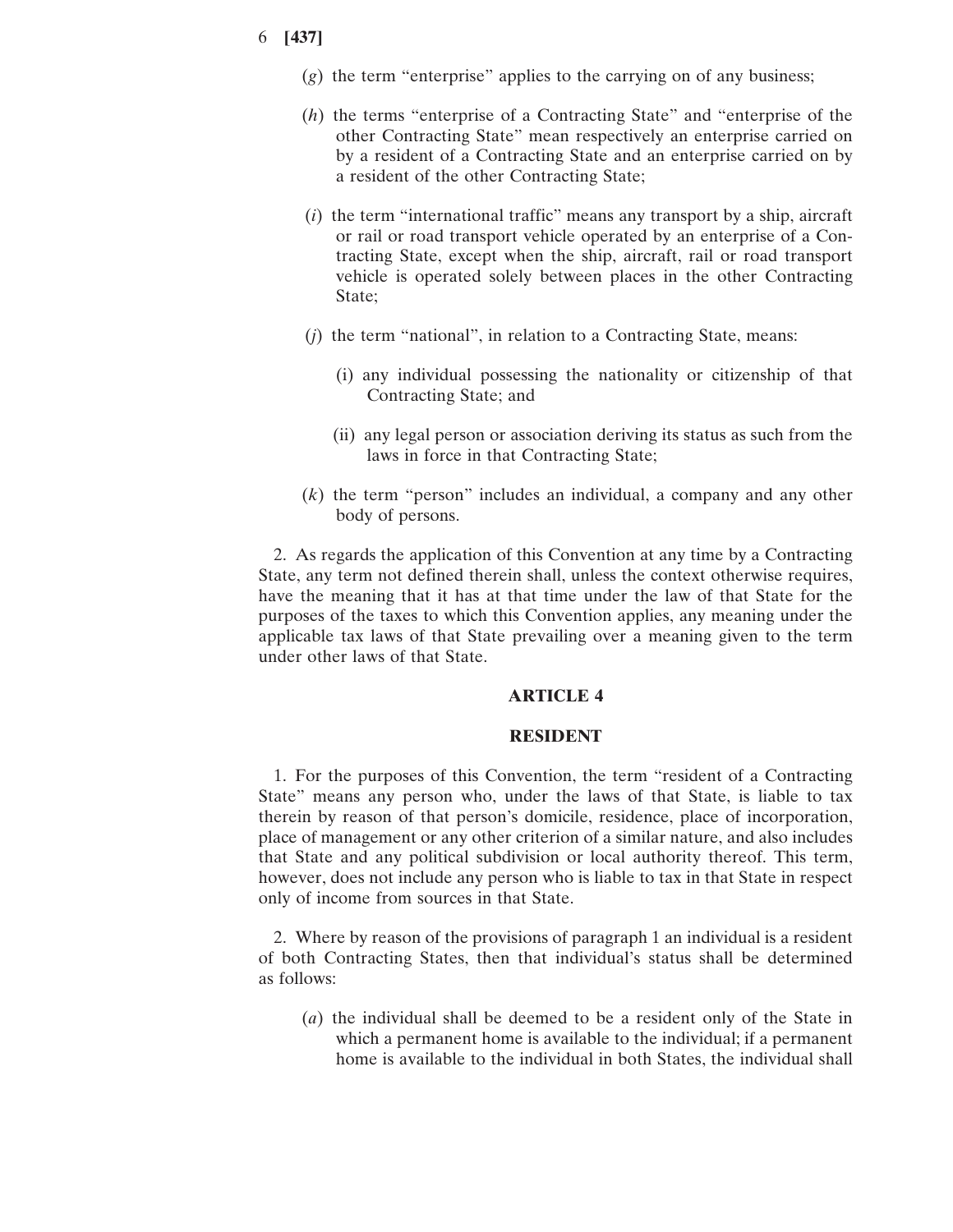be deemed to be a resident only of the State with which the individual's personal and economic relations are closer (centre of vital interests);

- (*b*) if sole residence cannot be determined under the provisions of subparagraph (*a*), the individual shall be deemed to be a resident only of the State in which the individual has an habitual abode;
- (*c*) if the individual has an habitual abode in both States or in neither of them, the individual shall be deemed to be a resident only of the State of which the individual is a national;
- (*d*) if the individual is a national of both States or of neither of them, the competent authorities of the Contracting States shall settle the question by mutual agreement.

3. Where by reason of the provisions of paragraph 1 a person other than an individual is a resident of both Contracting States, then it shall be deemed to be a resident only of the State in which its place of effective management is situated.

# **ARTICLE 5**

# **PERMANENT ESTABLISHMENT**

1. For the purposes of this Convention, the term "permanent establishment" means a fixed place of business through which the business of an enterprise is wholly or partly carried on.

- 2. The term "permanent establishment" includes especially:
	- (*a*) a place of management;
	- (*b*) a branch;
	- (*c*) an office;
	- (*d*) a factory;
	- (*e*) a workshop; and
	- (*f*) a mine, an oil or gas well, a quarry or any other place of extraction or exploitation of natural resources.
- 3. The term "permanent establishment" shall be deemed to include:
	- (*a*) a building site, a construction, assembly or installation project or any supervisory activity in connection with such site, project or activity, but only where such site, project or activity continues for a period of more than 183 days;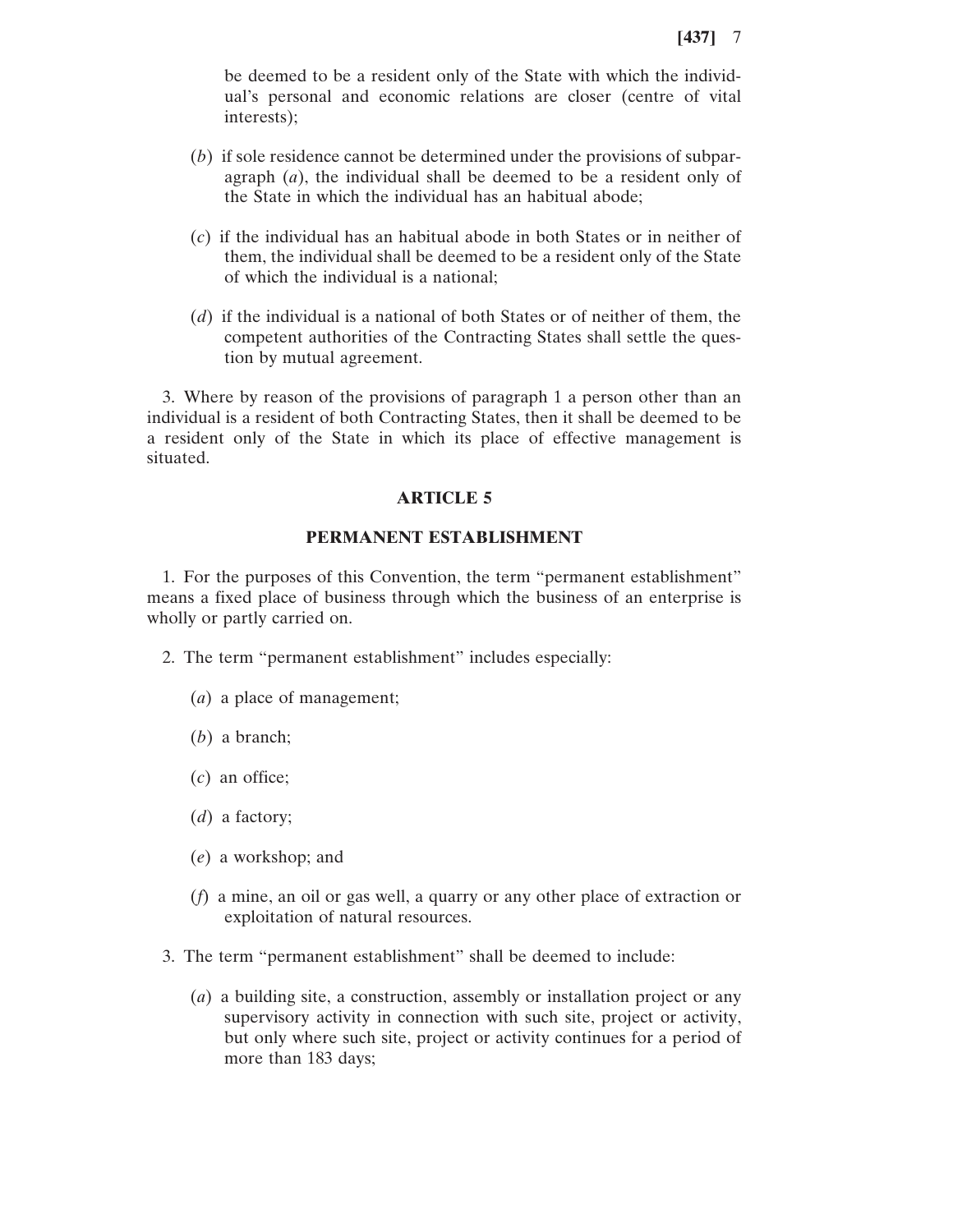- (*b*) the furnishing of services, including consultancy services, by an enterprise through employees or other personnel engaged by an enterprise for such purpose, but only where activities of that nature continue (for the same or a connected project) within the Contracting State for a period or periods exceeding in the aggregate 183 days in any twelve-month period commencing or ending in the fiscal year concerned;
- (*c*) for an individual, the performing of services in a Contracting State by that individual, but only if the individual's stay in that State, for the purpose of performing those services, is for a period or periods aggregating more than 183 days within any twelve-month period commencing or ending in the fiscal year concerned;
- (*d*) an installation or structure used for the exploration for natural resources provided that the installation or structure continues for a period of not less than 183 days.

4. Notwithstanding the preceding provisions of this Article, the term "permanent establishment" shall be deemed not to include:

- (*a*) the use of facilities solely for the purpose of storage, display or delivery of goods or merchandise belonging to the enterprise;
- (*b*) the maintenance of a stock of goods or merchandise belonging to the enterprise solely for the purpose of storage, display or delivery;
- (*c*) the maintenance of a stock of goods or merchandise belonging to the enterprise solely for the purpose of processing by another enterprise;
- (*d*) the maintenance of a fixed place of business solely for the purpose of purchasing goods or merchandise, or of collecting information, for the enterprise;
- (*e*) the maintenance of a fixed place of business solely for the purpose of carrying on, for the enterprise, any other activity of a preparatory or auxiliary character; and
- (*f*) the maintenance of a fixed place of business solely for any combination of activities mentioned in subparagraphs (*a*) to (*e*), provided that the overall activity of the fixed place of business resulting from this combination is of a preparatory or auxiliary character.

5. Notwithstanding the provisions of paragraphs 1 and 2, where a person other than an agent of an independent status to whom paragraph 6 applies is acting on behalf of an enterprise and has, and habitually exercises, in a Contracting State an authority to conclude contracts in the name of the enterprise, that enterprise shall be deemed to have a permanent establishment in that State in respect of any activities which that person undertakes for the enterprise, unless the activities of such person are limited to those mentioned in paragraph 4 which, if exercised through a fixed place of business, would not make this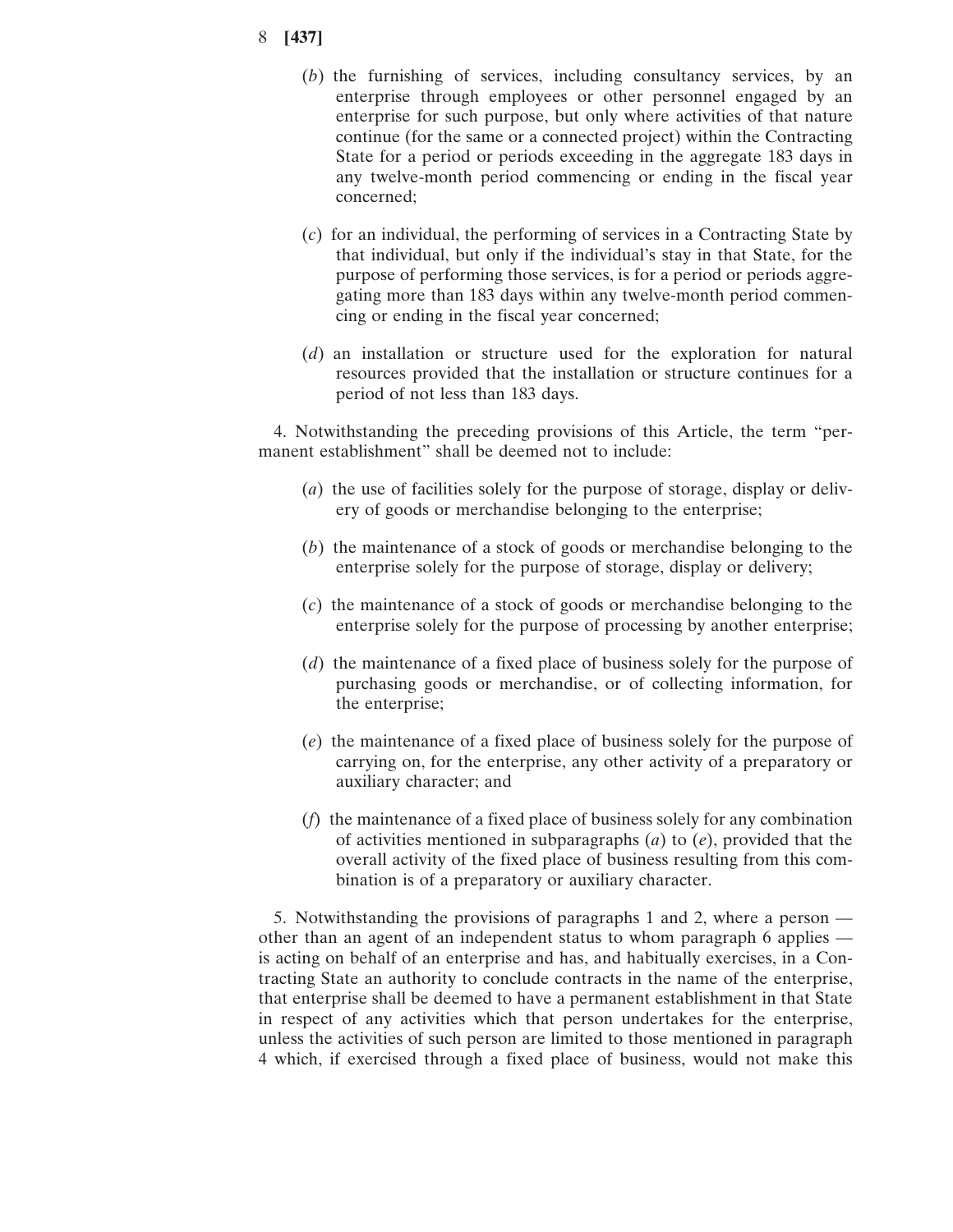fixed place of business a permanent establishment under the provisions of that paragraph.

6. An enterprise of a Contracting State shall not be deemed to have a permanent establishment in the other Contracting State merely because it carries on business in that other State through a broker, general commission agent or any other agent of an independent status, provided that such persons are acting in the ordinary course of their business. However, when the activities of such an agent are devoted wholly or almost wholly on behalf of that enterprise, and conditions are made or imposed between that enterprise and the agent in their commercial and financial relations which differ from those which would have been made between independent enterprises, the agent will not be considered an agent of an independent status within the meaning of this paragraph.

7. The fact that a company which is a resident of a Contracting State controls or is controlled by a company which is a resident of the other Contracting State, or which carries on business in that other State (whether through a permanent establishment or otherwise), shall not of itself constitute either company a permanent establishment of the other.

### **ARTICLE 6**

#### **INCOME FROM IMMOVABLE PROPERTY**

1. Income derived by a resident of a Contracting State from immovable property (including income from agriculture or forestry) situated in the other Contracting State may be taxed in that other State.

2. The term "immovable property" shall have the meaning which it has under the law of the Contracting State in which the property in question is situated. The term shall in any case include property accessory to immovable property, livestock and equipment used in agriculture and forestry, rights to which the provisions of general law respecting landed property apply, usufruct of immovable property and rights to variable or fixed payments as consideration for the working of, or the right to work, mineral deposits, sources and other natural resources. Ships, boats, aircraft and rail or road transport vehicles shall not be regarded as immovable property.

3. The provisions of paragraph 1 shall apply to income derived from the direct use, letting or use in any other form of immovable property.

4. The provisions of paragraphs 1 and 3 shall also apply to the income from immovable property of an enterprise.

#### **ARTICLE 7**

#### **BUSINESS PROFITS**

1. The profits of an enterprise of a Contracting State shall be taxable only in that State unless the enterprise carries on business in the other Contracting State through a permanent establishment situated therein. If the enterprise carries on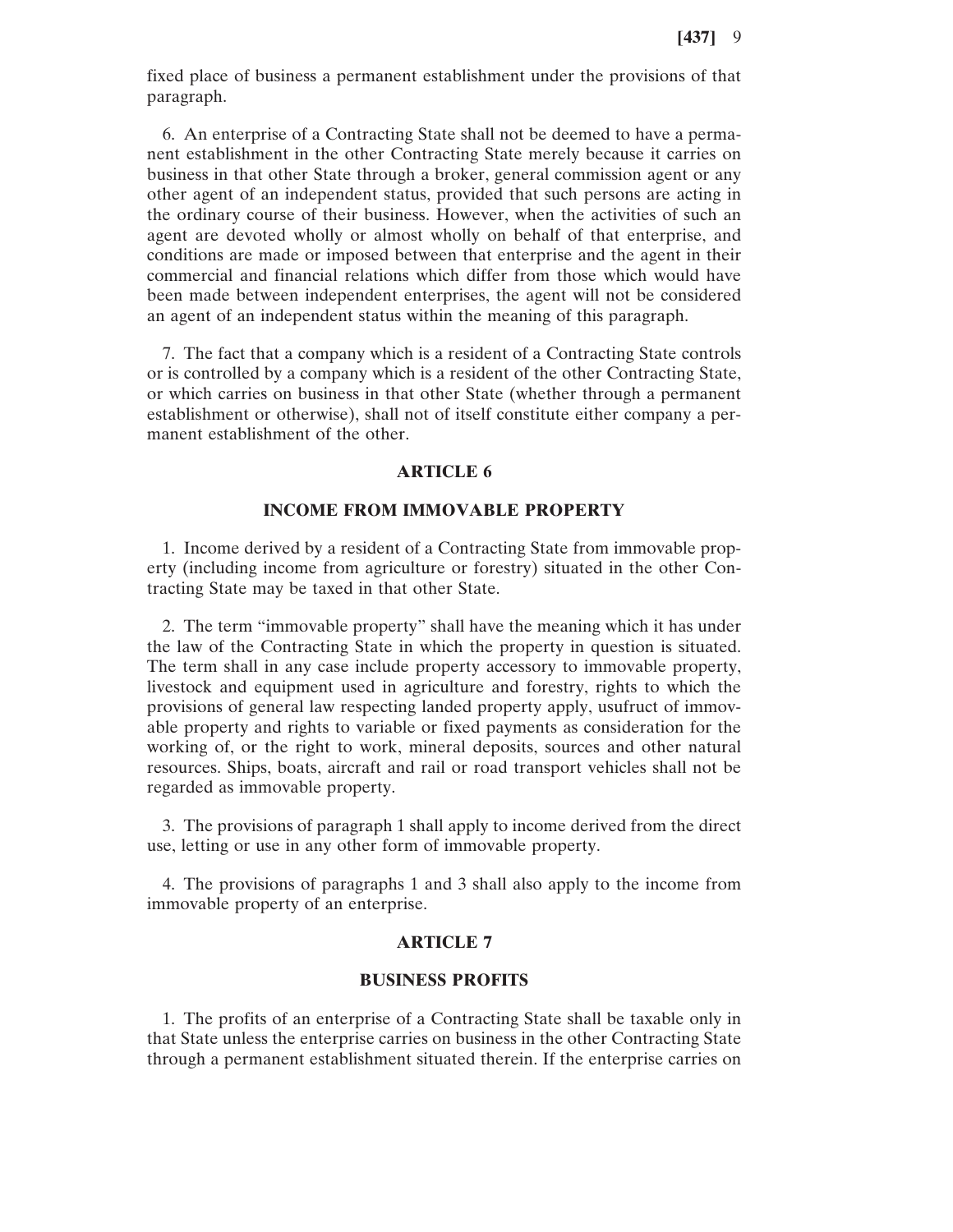business as aforesaid, the profits of the enterprise may be taxed in the other State but only so much of them as is attributable to that permanent establishment.

2. Subject to the provisions of paragraph 3, where an enterprise of a Contracting State carries on business in the other Contracting State through a permanent establishment situated therein, there shall in each Contracting State be attributed to that permanent establishment the profits which it might be expected to make if it were a distinct and separate enterprise engaged in the same or similar activities under the same or similar conditions and dealing wholly independently with the enterprise of which it is a permanent establishment.

3. In determining the profits of a permanent establishment, there shall be allowed as deductions expenses which are incurred for the purposes of the business of the permanent establishment, including executive and general administrative expenses so incurred, whether in the Contracting State in which the permanent establishment is situated or elsewhere.

4. In so far as it has been customary in a Contracting State to determine the profits to be attributed to a permanent establishment on the basis of an apportionment of the total profits of the enterprise to its various parts, nothing in paragraph 2 shall preclude that Contracting State from determining the profits to be taxed by such an apportionment as may be customary. The method of apportionment adopted shall, however, be such that the result shall be in accordance with the principles contained in this Article.

5. No profits shall be attributed to a permanent establishment by reason of the mere purchase by that permanent establishment of goods or merchandise for the enterprise.

6. For the purposes of the preceding paragraphs, the profits to be attributed to the permanent establishment shall be determined by the same method year by year unless there is good and sufficient reason to the contrary.

7. Where profits include items of income or gains which are dealt with separately in other Articles of this Convention, then the provisions of those Articles shall not be affected by the provisions of this Article.

## **ARTICLE 8**

# **INTERNATIONAL TRANSPORT**

1. Profits of an enterprise of a Contracting State from the operation of ships, aircraft or rail or road transport vehicles in international traffic shall be taxable only in that State.

2. For the purposes of this Article, profits from the operation of ships, aircraft or rail or road transport vehicles in international traffic shall include: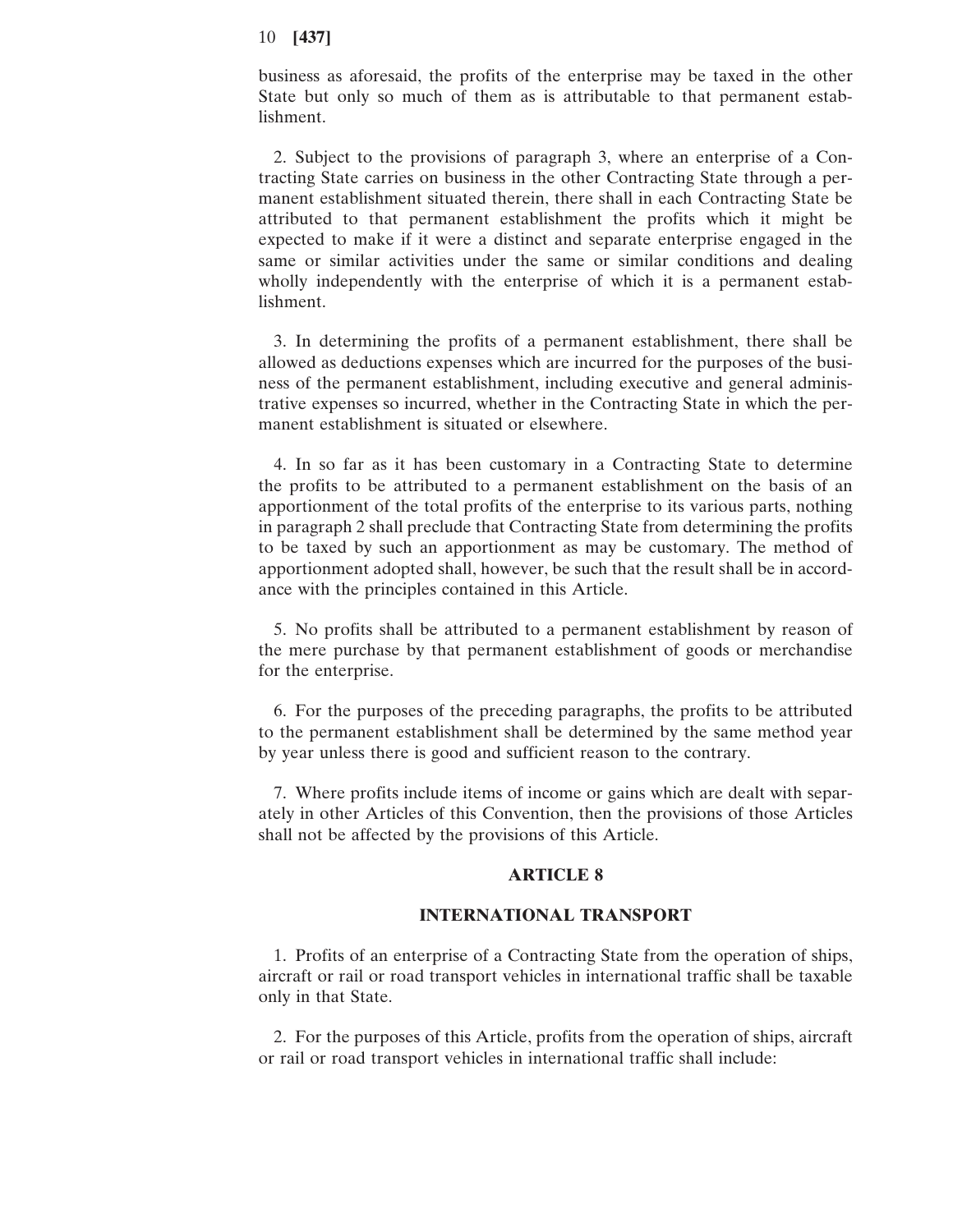- (*a*) profits derived from the rental on a bare boat basis of ships or aircraft used in international traffic;
- (*b*) profits derived from the rental or lease of rail or road transport vehicles;
- (*c*) profits derived from the use, rental or lease of containers, if such profits are incidental to the profits to which the provisions of paragraph 1 apply.

3. The provisions of paragraph 1 shall also apply to profits from the participation in a pool, a joint business or an international operating agency.

# **ARTICLE 9**

### **ASSOCIATED ENTERPRISES**

- 1. Where:
	- (*a*) an enterprise of a Contracting State participates directly or indirectly in the management, control or capital of an enterprise of the other Contracting State, or
	- (*b*) the same persons participate directly or indirectly in the management, control or capital of an enterprise of a Contracting State and an enterprise of the other Contracting State,

and in either case conditions are made or imposed between the two enterprises in their commercial or financial relations which differ from those which would be made between independent enterprises, then any profits which would, but for those conditions, have accrued to one of the enterprises, but, by reason of those conditions, have not so accrued, may be included in the profits of that enterprise and taxed accordingly.

2. Where a Contracting State includes in the profits of an enterprise of that State — and taxes accordingly — profits on which an enterprise of the other Contracting State has been charged to tax in that other State and the profits so included are profits which would have accrued to the enterprise of the firstmentioned State if the conditions made between the two enterprises had been those which would have been made between independent enterprises, then that other State shall make an appropriate adjustment to the amount of the tax charged therein on those profits. In determining such adjustment, due regard shall be had to the other provisions of this Convention and the competent authorities of the Contracting States shall if necessary consult each other.

3. The provisions of paragraph 2 shall not apply where judicial, administrative or other legal proceedings have resulted in a final ruling that by actions giving rise to an adjustment of profits under paragraph 1, one of the enterprises concerned is liable to penalty with respect to fraud, gross negligence or wilful default.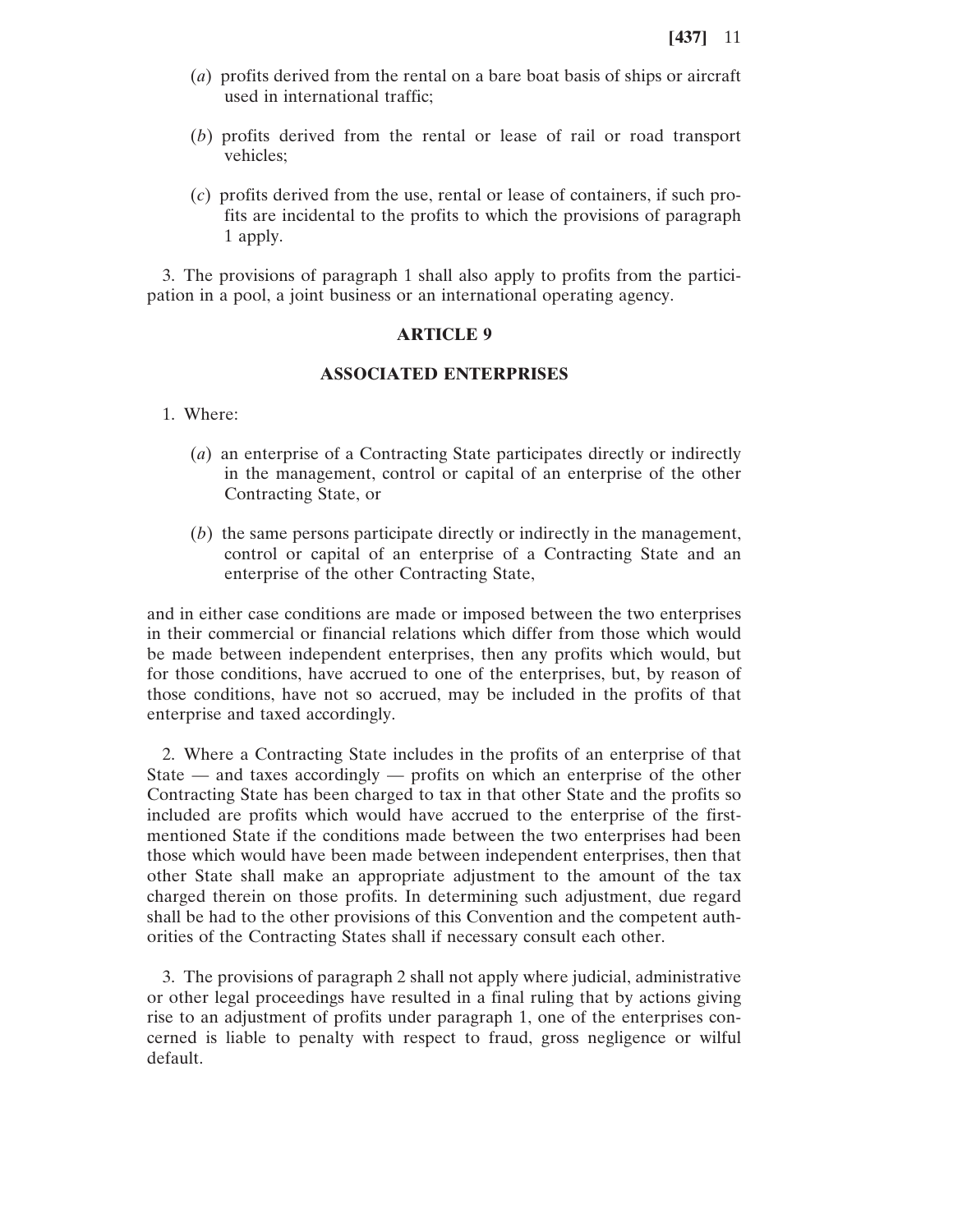## **ARTICLE 10**

#### **DIVIDENDS**

1. Dividends paid by a company which is a resident of a Contracting State to a resident of the other Contracting State may be taxed in that other State.

2. However, such dividends may also be taxed in the Contracting State of which the company paying the dividends is a resident and according to the laws of that State, but if the beneficial owner of the dividends is a resident of the other Contracting State, the tax so charged shall not exceed 7.5 per cent of the gross amount of the dividends.

The competent authorities of the Contracting States shall by mutual agreement settle the mode of application of this limitation.

This paragraph shall not affect the taxation of the company in respect of the profits out of which the dividends are paid.

3. The term "dividends" as used in this Article means income from shares, or other rights, not being debt-claims, participating in profits, as well as income from other corporate rights which is subjected to the same taxation treatment as income from shares by the laws of the Contracting State of which the company making the distribution is a resident.

4. The provisions of paragraphs 1 and 2 shall not apply if the beneficial owner of the dividends, being a resident of a Contracting State, carries on business in the other Contracting State of which the company paying the dividends is a resident through a permanent establishment situated therein and the holding in respect of which the dividends are paid is effectively connected with such permanent establishment. In such case, the provisions of Article 7 shall apply.

5. Where a company which is a resident of a Contracting State derives profits or income from the other Contracting State, that other State may not impose any tax on the dividends paid by the company, except in so far as such dividends are paid to a resident of that other State or in so far as the holding in respect of which the dividends are paid is effectively connected with a permanent establishment situated in that other State, nor subject the company's undistributed profits to a tax on undistributed profits, even if the dividends paid or the undistributed profits consist wholly or partly of profits or income arising in such other State.

# **ARTICLE 11**

#### **INTEREST**

1. Interest arising in a Contracting State and paid to a resident of the other Contracting State may be taxed in that other State.

2. However, such interest may also be taxed in the Contracting State in which it arises, and according to the laws of that State, but if the beneficial owner of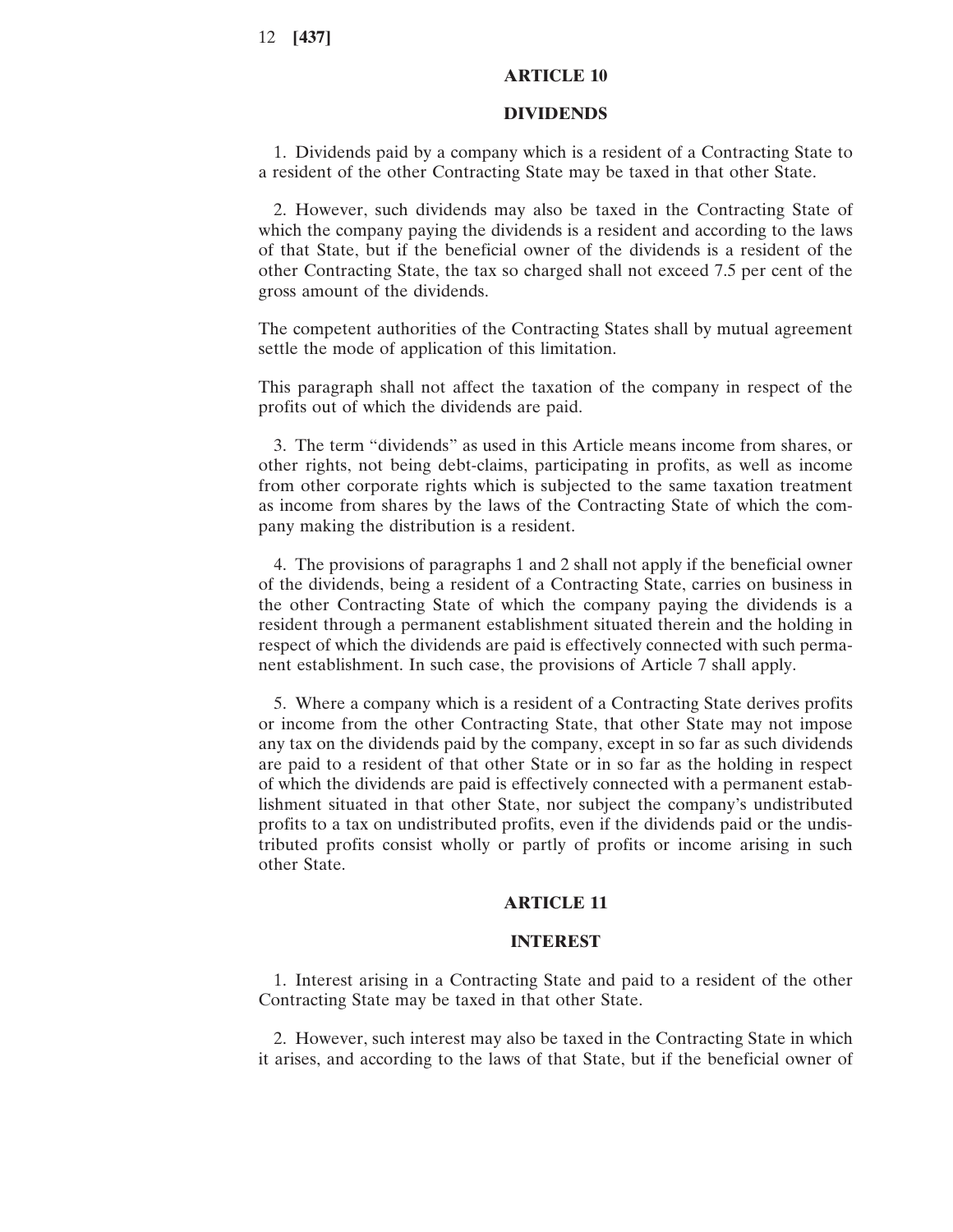the interest is a resident of the other Contracting State, the tax so charged shall not exceed 10 per cent of the gross amount of the interest.

The competent authorities of the Contracting States shall by mutual agreement settle the mode of application of this limitation.

3. Notwithstanding the provisions of paragraph 2, interest referred to paragraph 1 shall be taxable only in the Contracting State of which the recipient is a resident if the beneficial owner of the interest is a resident of that State and:

- (*a*) in the case of Zambia is:
	- (i) the Government of Zambia;
	- (ii) the Bank of Zambia;
	- (iii) the National Pension Scheme Authority as long as its capital is wholly owned by the Government of Zambia;
	- (iv) any financial institution wholly owned by the Government of Zambia as may be agreed from time to time between the competent authorities of the Contracting States; or
	- (v) any agency wholly owned by Government, political sub-division, or local authority of Zambia.
- (*b*) in the case of Ireland is:
	- (i) the Government of Ireland;
	- (ii) the Central Bank of Ireland;
	- (iii) the National Pension Reserve Fund as long as its capital is wholly owned by the Government of Ireland;
	- (iv) any financial institution wholly owned by the Government of Ireland as may be agreed from time to time between the competent authorities of the Contracting States; or
	- (v) any agency wholly owned by Government, political sub-division, or local authority of Ireland.

The competent authorities of the Contracting States may determine by mutual agreement any other government institution to which this paragraph shall apply.

4. The term "interest" as used in this Article means income from debt-claims of every kind, whether or not secured by mortgage and whether or not carrying a right to participate in the debtor's profits, and in particular, income from Government securities and income from bonds or debentures, including premiums and prizes attaching to such securities, bonds or debentures. Penalty charges for late payment shall not be regarded as interest for the purpose of this Article.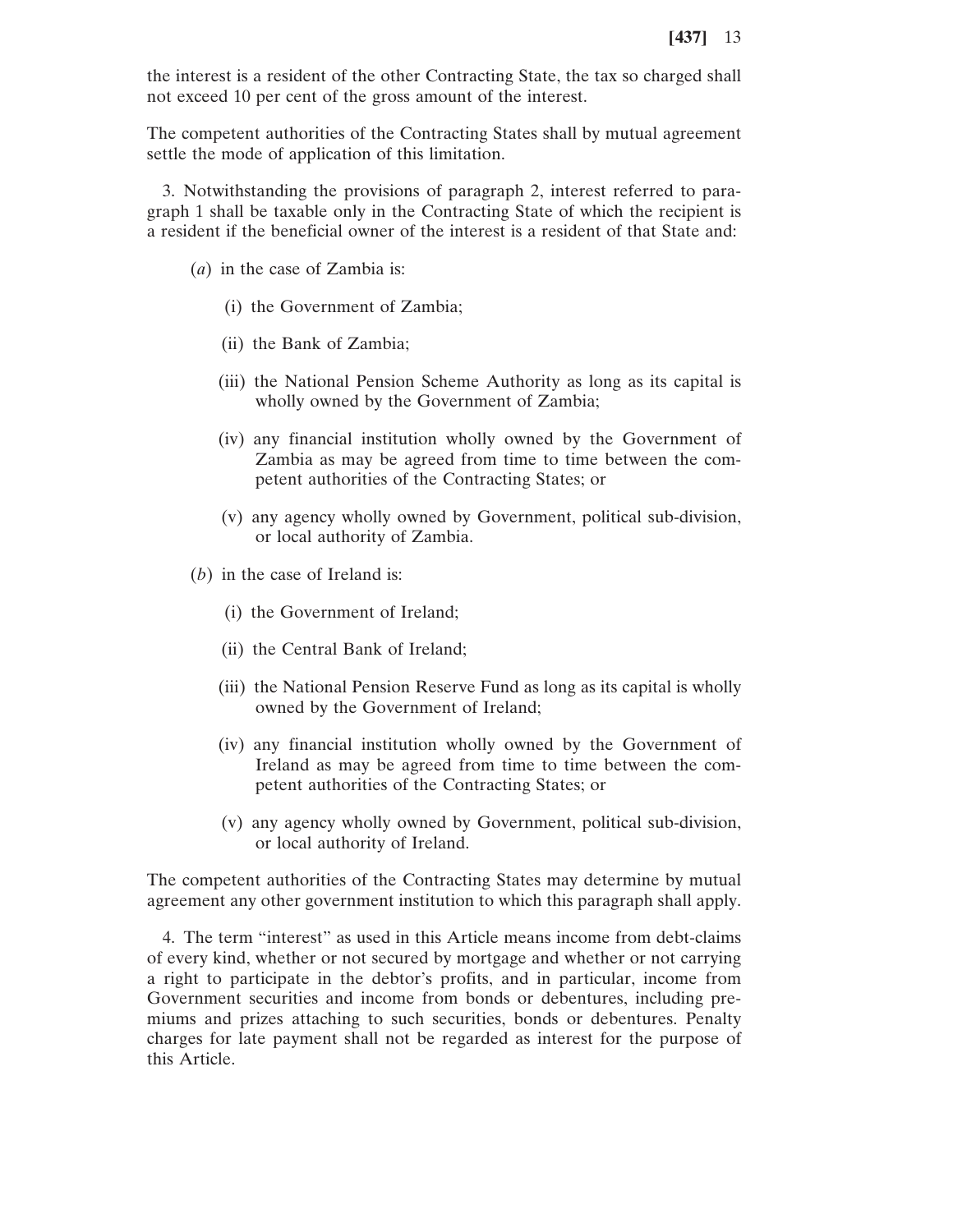5. The provisions of paragraphs 1 and 2 shall not apply if the beneficial owner of the interest, being a resident of a Contracting State, carries on business in the other Contracting State in which the interest arises through a permanent establishment situated therein and the debt-claim in respect of which the interest is paid is effectively connected with such permanent establishment. In such case, the provisions of Article 7 shall apply.

6. Interest shall be deemed to arise in a Contracting State when the payer is a resident of that State. Where, however, the person paying the interest, whether that person is a resident of a Contracting State or not, has in a Contracting State a permanent establishment in connection with which the indebtedness on which the interest is paid was incurred, and such interest is borne by such permanent establishment, then such interest shall be deemed to arise in the State in which the permanent establishment is situated.

7. Where, by reason of a special relationship between the payer and the beneficial owner or between both of them and some other person, the amount of the interest, having regard to the debt-claim for which it is paid, exceeds the amount which would have been agreed upon by the payer and the beneficial owner in the absence of such relationship, the provisions of this Article shall apply only to the last-mentioned amount. In such case, the excess part of the payments shall remain taxable according to the laws of each Contracting State, due regard being had to the other provisions of this Convention.

## **ARTICLE 12**

#### **ROYALTIES**

1. Royalties arising in a Contracting State and paid to a resident of the other Contracting State may be taxed in that other State.

2. However, such royalties may also be taxed in the Contracting State in which they arise, and according to the laws of that State, but if the beneficial owner of the royalties is a resident of the other Contracting State, the tax so charged shall not exceed 10 per cent of the gross amount of the royalties.

The competent authorities of the Contracting States shall by mutual agreement settle the mode of application of this limitation.

3. The term "royalties" as used in this Article means payments of any kind received as a consideration for the use of, or the right to use, any copyright of literary, artistic or scientific work (including cinematograph films, and recordings on tape or other media used for radio or television broadcasting or other means of reproduction or transmission), any patent, trade mark, design or model, plan, secret formula or process, or for information concerning industrial, commercial or scientific experience.

4. Notwithstanding the provisions of paragraph 2, in the case of payment of royalties in respect of any copyright of scientific work, any patent, trade mark, design or model, plan, secret formula or process or information concerning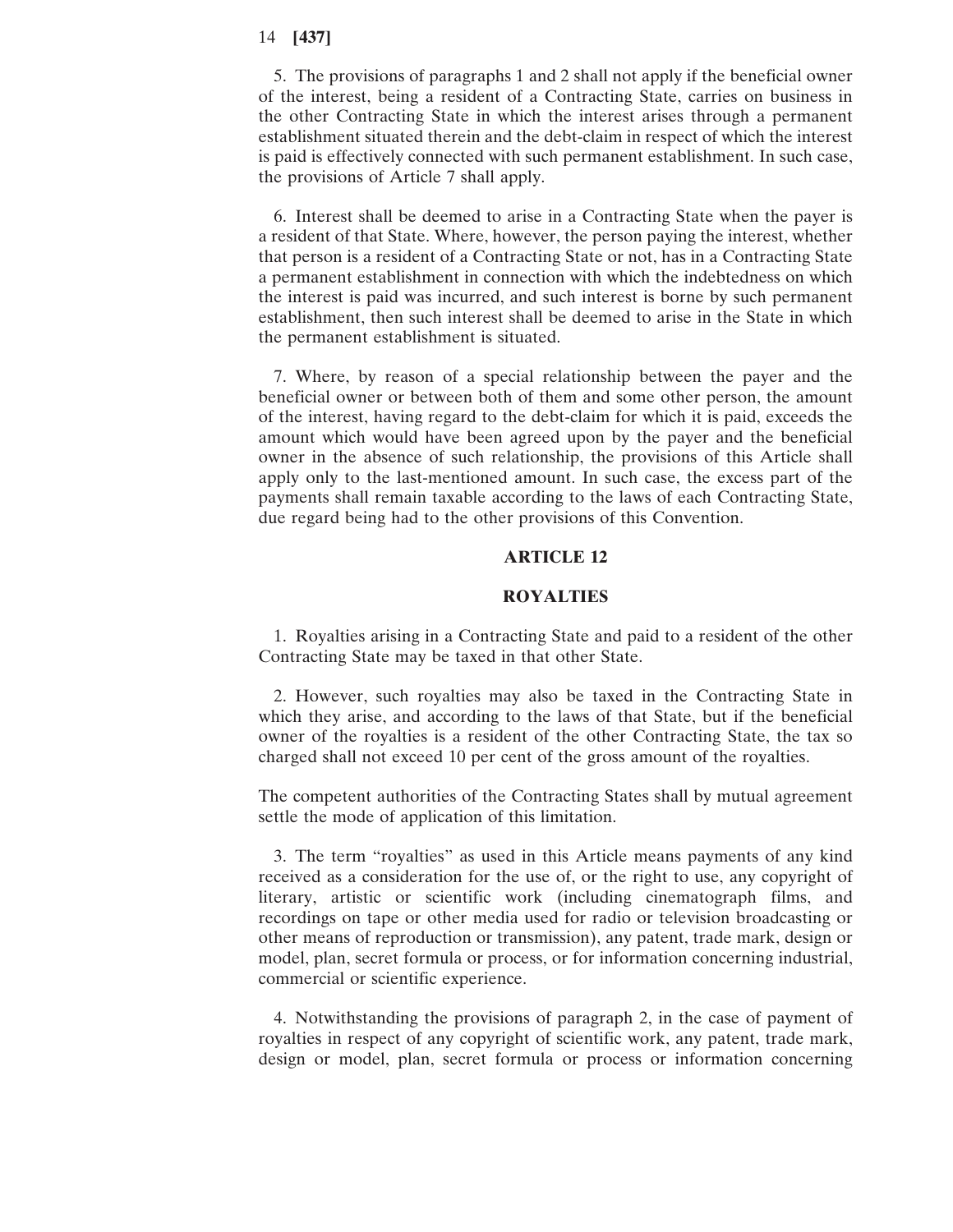industrial, commercial or scientific experience, the tax charged shall not exceed 8 per cent of the gross amount of the royalties.

The competent authorities of the Contracting States shall by mutual agreement settle the mode of application of this limitation.

5. The provisions of paragraphs 1, 2 and 4 shall not apply if the beneficial owner of the royalties, being a resident of a Contracting State, carries on business in the other Contracting State in which the royalties arise through a permanent establishment situated therein and the right or property in respect of which the royalties are paid is effectively connected with such permanent establishment. In such case, the provisions of Article 7 shall apply.

6. Royalties shall be deemed to arise in a Contracting State when the payer is a resident of that State. Where, however, the person paying the royalties, whether that person is a resident of a Contracting State or not, has in a Contracting State a permanent establishment with which the right or property in respect of which the royalties are paid is effectively connected, and such royalties are borne by such permanent establishment, then such royalties shall be deemed to arise in the State in which the permanent establishment is situated.

7. Where, by reason of a special relationship between the payer and the beneficial owner or between both of them and some other person, the amount of the royalties, having regard to the use, right or information for which they are paid, exceeds the amount which would have been agreed upon by the payer and the beneficial owner in the absence of such relationship, the provisions of this Article shall apply only to the last-mentioned amount. In such case, the excess part of the payments shall remain taxable according to the laws of each Contracting State, due regard being had to the other provisions of this Convention.

#### **ARTICLE 13**

#### **CAPITAL GAINS**

1. Gains derived by a resident of a Contracting State from the alienation of immovable property referred to in Article 6 and situated in the other Contracting State may be taxed in that other State.

2. Gains from the alienation of movable property forming part of the business property of a permanent establishment which an enterprise of a Contracting State has in the other Contracting State, including such gains from the alienation of such a permanent establishment (alone or with the whole enterprise), may be taxed in that other State.

3. Gains derived by an enterprise of a Contracting State from the alienation of ships, aircraft or rail or road transport vehicles operated in international traffic or movable property pertaining to the operation of such ships, aircraft or rail or road transport vehicles, shall be taxable only in that State.

4. Gains derived by a resident of a Contracting State from the alienation of: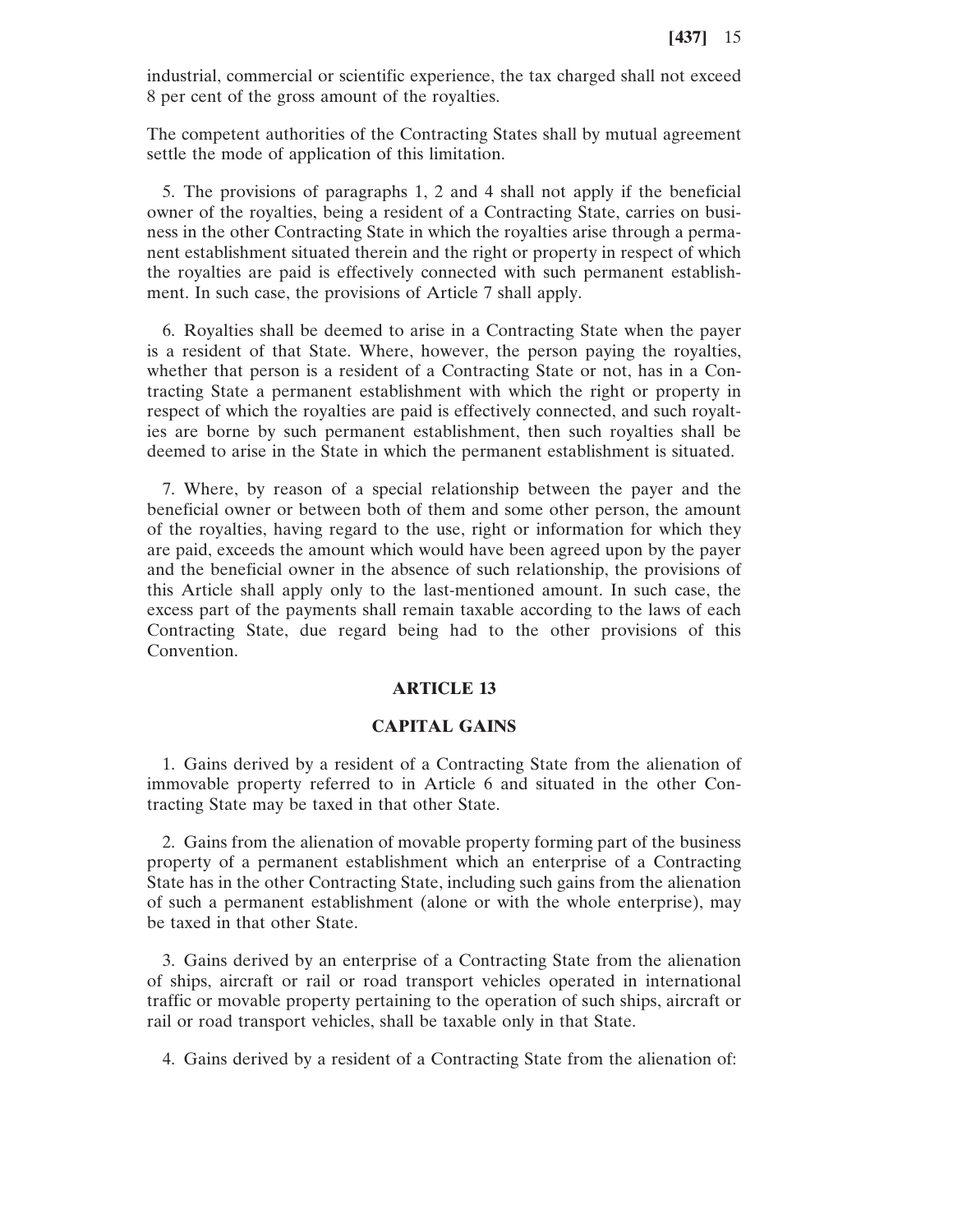- 16 **[437]**
	- (*a*) shares, other than shares quoted on a recognised stock exchange, deriving more than 50 per cent of their value directly or indirectly from immovable property situated in the other Contracting State; or
	- (*b*) an interest in a partnership or trust deriving more than 50 per cent of its value directly or indirectly from immovable property situated in the other Contracting State,

may be taxed in that other State.

5. Gains from the alienation of any property other than that referred to in paragraphs 1, 2, 3 and 4 shall be taxable only in the Contracting State of which the alienator is a resident.

6. The provisions of paragraph 5 shall not affect the right of a Contracting State to levy, according to its law, a tax on gains from the alienation of any property derived by an individual who is a resident of the other Contracting State and has been a resident of the first-mentioned State at any time during the five years immediately preceding the alienation of the property.

## **ARTICLE 14**

#### **INCOME FROM EMPLOYMENT**

1. Subject to the provisions of Articles 15, 17 and 18, salaries, wages and other similar remuneration derived by a resident of a Contracting State in respect of an employment shall be taxable only in that State unless the employment is exercised in the other Contracting State. If the employment is so exercised, such remuneration as is derived therefrom may be taxed in that other State.

2. Notwithstanding the provisions of paragraph 1, remuneration derived by a resident of a Contracting State in respect of an employment exercised in the other Contracting State shall be taxable only in the first-mentioned State if:

- (*a*) the recipient is present in the other State for a period or periods not exceeding in the aggregate 183 days in any twelve-month period commencing or ending in the fiscal year concerned, and
- (*b*) the remuneration is paid by or on behalf of an employer who is not a resident of the other State, and
- (*c*) the remuneration is not borne by a permanent establishment which the employer has in the other State.

3. Notwithstanding the preceding provisions of this Article, remuneration derived in respect of an employment exercised aboard a ship or aircraft operated in international traffic by an enterprise of a Contracting State may be taxed in that Contracting State.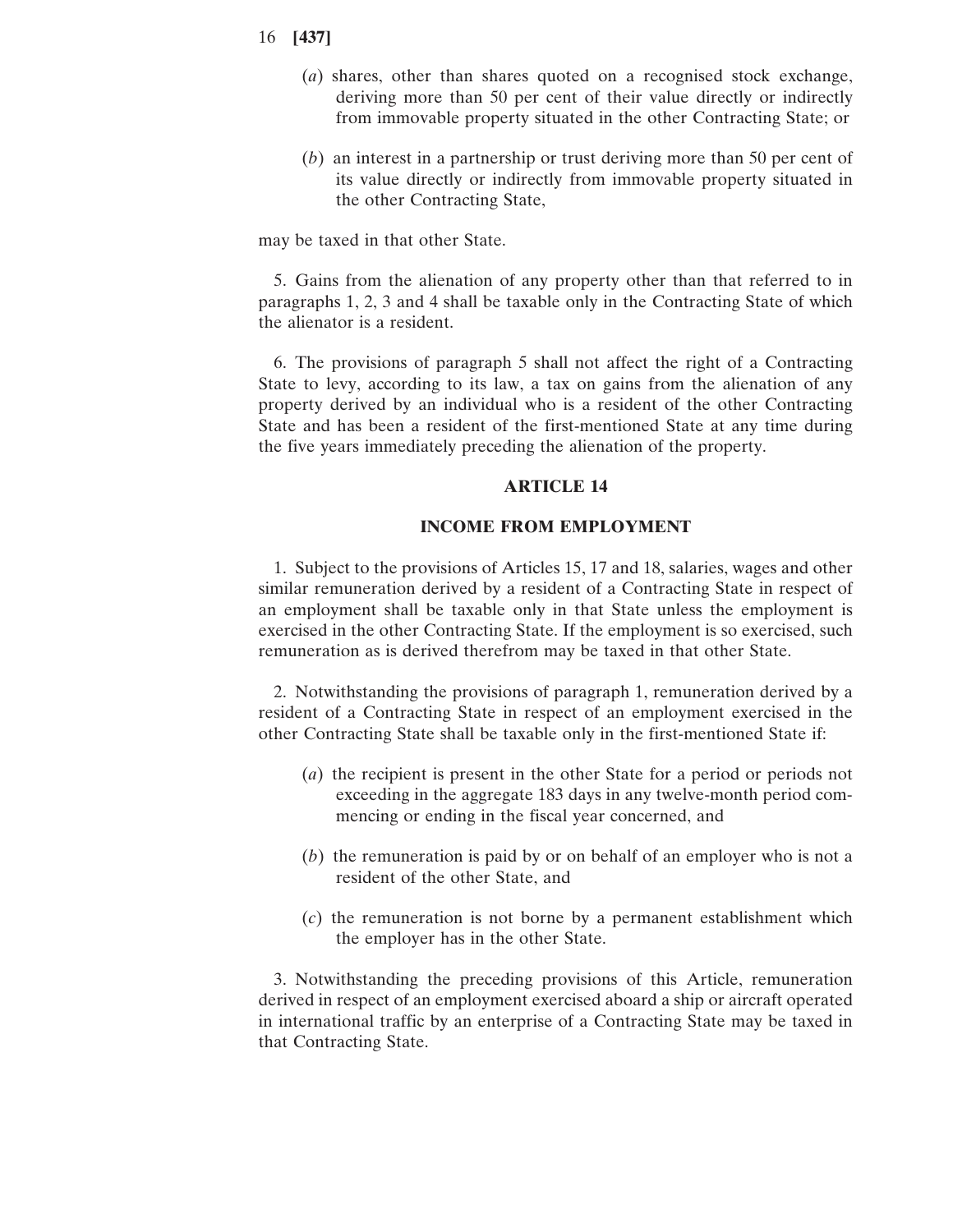# **ARTICLE 15**

# **DIRECTORS' FEES**

Directors' fees and other similar payments derived by a resident of a Contracting State in that person's capacity as a member of the board of directors of a company which is a resident of the other Contracting State may be taxed in that other State.

## **ARTICLE 16**

#### **ENTERTAINERS AND SPORTSPERSONS**

1. Notwithstanding the provisions of Articles 7 and 14, income derived by a resident of a Contracting State as an entertainer, such as a theatre, motion picture, radio or television artiste, or a musician, or as a sportsperson, from that person's personal activities as such exercised in the other Contracting State, may be taxed in that other State.

2. Where income in respect of personal activities exercised by an entertainer or a sportsperson in that person's capacity as such accrues not to the entertainer or sportsperson but to another person, that income may, notwithstanding the provisions of Articles 7 and 14, be taxed in the Contracting State in which the activities of the entertainer or sportsperson are exercised.

3. Income derived by a resident of a Contracting State from activities exercised in the other Contracting State as envisaged in paragraphs 1 and 2, shall be exempt from tax in that other State if the visit to that other State is supported wholly or mainly by public funds of the first-mentioned Contracting State, a political subdivision or a local authority thereof, or takes place under a cultural agreement or arrangement between the Governments of the Contracting States.

## **ARTICLE 17**

## **PENSIONS AND ANNUITIES**

1. Subject to the provisions of paragraph 2 of Article 18, pensions and other similar remuneration paid to a resident of a Contracting State in consideration of past employment and any annuity paid to such a resident shall be taxable only in that State.

2. The term "annuity" means a stated sum payable periodically at stated times during life or during a specified or ascertainable period of time under an obligation to make the payments in return for adequate and full consideration in money or money's worth.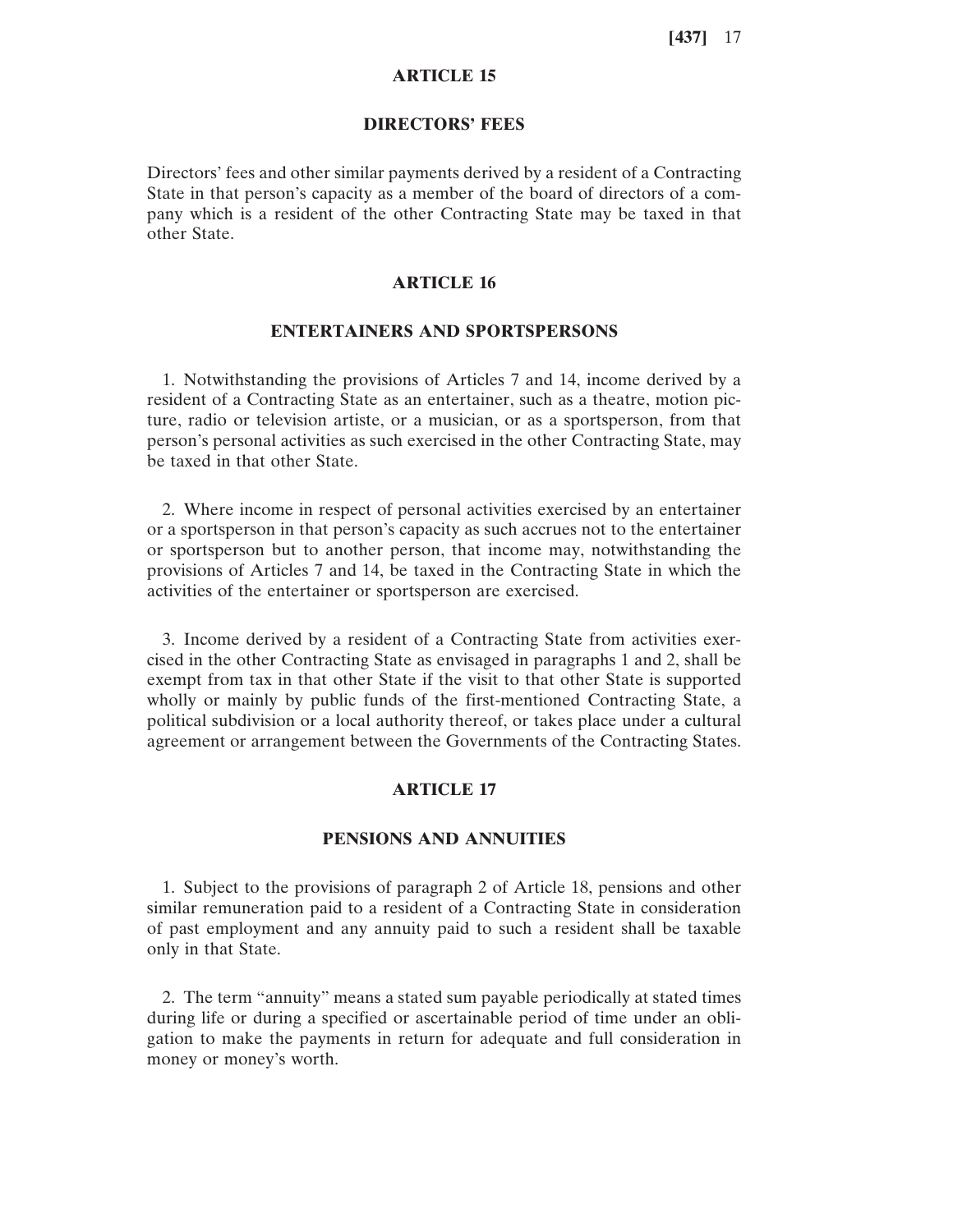# **ARTICLE 18**

## **GOVERNMENT SERVICE**

- 1. (*a*) Salaries, wages and other similar remuneration, paid by a Contracting State or a political subdivision or a local authority thereof to an individual in respect of services rendered to that State or subdivision or authority in the discharge of functions of a governmental nature shall be taxable only in that State.
	- (*b*) However, such salaries, wages and other similar remuneration shall be taxable only in the other Contracting State if the services are rendered in that State and the individual is a resident of that State who:
		- (i) is a national of that State; or
		- (ii) did not become a resident of that State solely for the purpose of rendering the services.
- 2. (*a*) Notwithstanding the provisions of paragraph 1, pensions and other similar remuneration paid by, or out of funds created by, a Contracting State or a political subdivision or a local authority thereof to an individual in respect of services rendered to that State or subdivision or authority in the discharge of functions of a governmental nature shall be taxable only in that State.
	- (*b*) However, such pensions and other similar remuneration shall be taxable only in the other Contracting State if the individual is a resident of, and a national of, that State.

3. The provisions of Articles 14, 15, 16 and 17 shall apply to salaries, wages, pensions and other similar remuneration, in respect of services rendered in connection with a business carried on by a Contracting State or a political subdivision or a local authority thereof.

## **ARTICLE 19**

#### **STUDENTS AND BUSINESS APPRENTICES**

A student or business apprentice who is present in a Contracting State solely for the purpose of the student or business apprentice's education or training and who is, or immediately before being so present was, a resident of the other Contracting State, shall be exempt from tax in the first-mentioned State on payments received from outside that first-mentioned State for the purposes of the student or business apprentice's maintenance, education or training.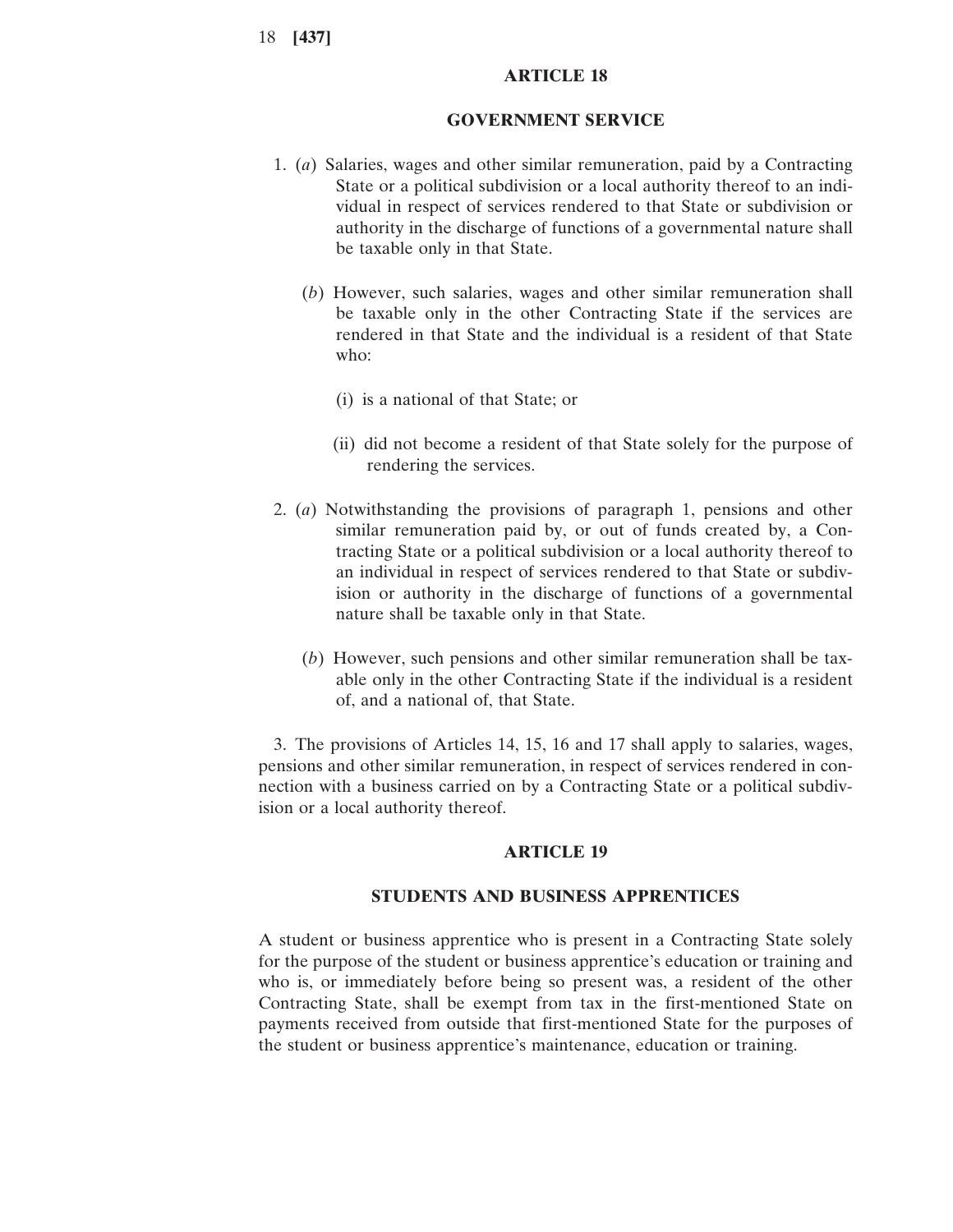# **ARTICLE 20**

## **PROFESSORS AND TEACHERS**

1. Notwithstanding the provisions of Article 14, a professor or teacher who makes a temporary visit to one of the Contracting States for a period not exceeding two years from the date of first arrival in that State, solely for the purpose of teaching or carrying out research at a university, college, school or other educational institution in that State and who is, or immediately before such visit was, a resident of the other Contracting State shall, in respect of remuneration for such teaching or research, be exempt from tax in the firstmentioned State, provided that such remuneration is derived by the professor or teacher from outside that State. An individual shall be entitled to the benefits of this Article only once.

2. The provisions of this Article shall not apply to income from research if such research is undertaken not in the public interest but wholly or mainly for the private benefit of a specific person or persons.

## **ARTICLE 21**

# **MISCELLANEOUS RULES APPLICABLE TO CERTAIN OFFSHORE ACTIVITIES**

1. The provisions of this Article shall apply notwithstanding any other provision of this Convention where activities (in this Article called "relevant activities") are carried on offshore in connection with the exploration or exploitation of the sea bed and subsoil and their natural resources situated in a Contracting State.

2. An enterprise of a Contracting State which carries on relevant activities in the other Contracting State shall, subject to paragraph 3 of this Article, be deemed to be carrying on business in that other State through a permanent establishment situated therein.

3. Relevant activities which are carried on by an enterprise of a Contracting State in the other Contracting State for a period or periods not exceeding in the aggregate 30 days within any period of twelve months shall not constitute the carrying on of business through a permanent establishment situated therein. For the purposes of this paragraph:

- (*a*) where an enterprise of a Contracting State carrying on relevant activities in the other Contracting State is associated with another enterprise carrying on substantially similar relevant activities there, the former enterprise shall be deemed to be carrying on all such activities of the latter enterprise, except to the extent that those activities are carried on at the same time as its own activities;
- (*b*) an enterprise shall be regarded as associated with another enterprise if one participates directly or indirectly in the management, control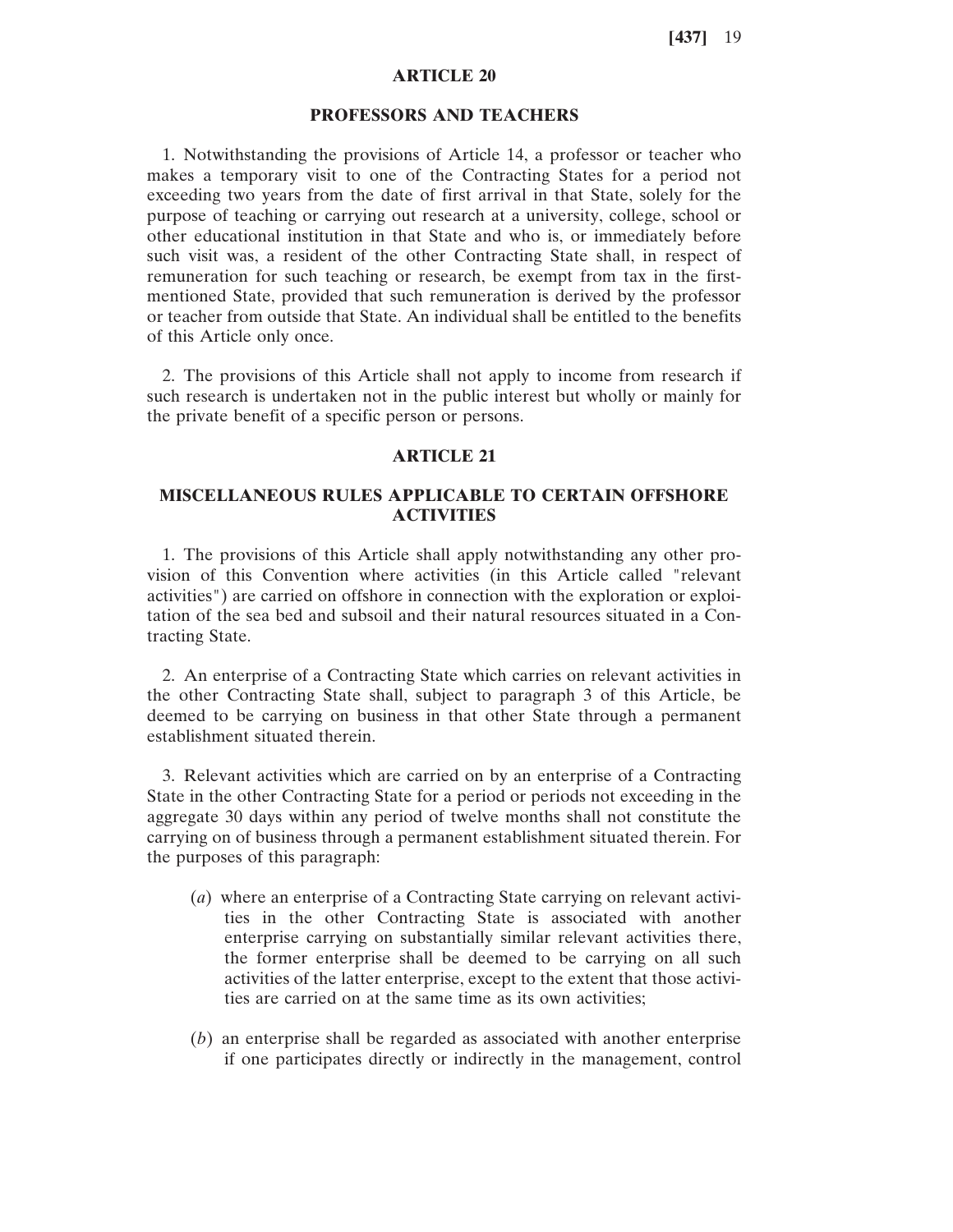or capital of the other or if the same persons participate directly or indirectly in the management, control or capital of both enterprises.

4. Salaries, wages and similar remuneration derived by a resident of a Contracting State in respect of an employment connected with relevant activities in the other Contracting State may, to the extent that the duties are performed offshore in that other State, be taxed in that other State.

- 5. Gains derived by a resident of a Contracting State from the alienation of:
	- (*a*) exploration or exploitation rights; or
	- (*b*) shares (or comparable instruments) deriving their value or the greater part of their value directly or indirectly from such rights,

may be taxed in that other State.

In this paragraph "exploration or exploitation rights" mean rights to assets to be produced by the exploration or exploitation of the seabed or subsoil or their natural resources in the other Contracting State, including rights to interests in or to the benefit of such assets.

# **ARTICLE 22**

## **OTHER INCOME**

1. Items of income of a resident of a Contracting State, wherever arising, not dealt with in the foregoing Articles of this Convention shall be taxable only in that State.

2. The provisions of paragraph 1 shall not apply to income, other than income from immovable property as defined in paragraph 2 of Article 6, if the recipient of such income, being a resident of a Contracting State, carries on business in the other Contracting State through a permanent establishment situated therein and the right or property in respect of which the income is paid is effectively connected with such permanent establishment. In such case the provisions of Article 7 shall apply.

#### **ARTICLE 23**

#### **ELIMINATION OF DOUBLE TAXATION**

- 1. Double taxation shall be eliminated as follows:
	- (*a*) in Zambia, where a resident of Zambia derives income from Ireland which may be taxed in Ireland in accordance with the provisions of this Convention, the amount of the Irish tax payable in respect of that income shall be allowed as a credit against Zambian tax imposed on that resident. The amount of credit, however, shall not exceed that part of Zambian tax which is appropriate to that income.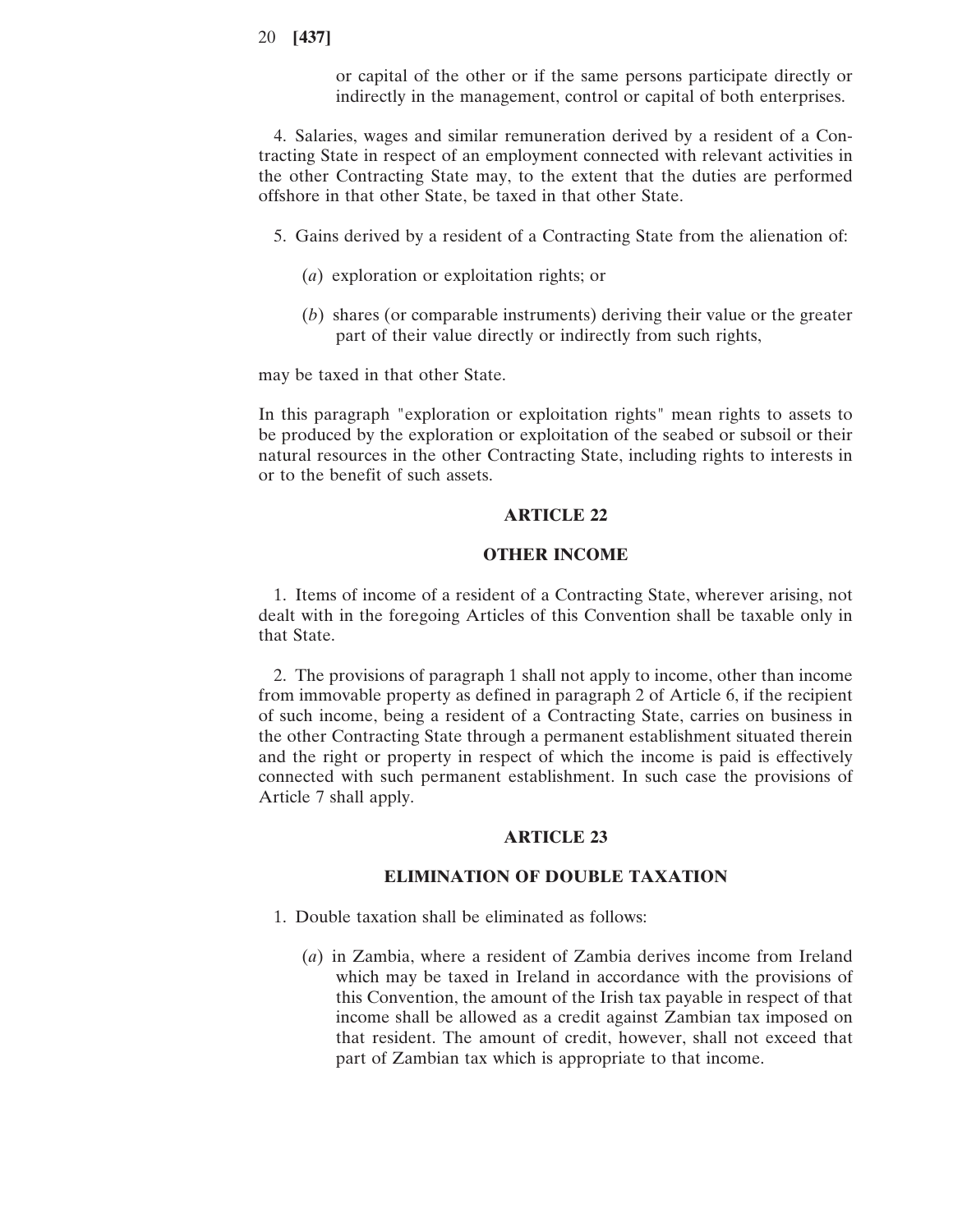- (*b*) in Ireland, subject to the provisions of the laws of Ireland regarding the allowance as a credit against Irish tax of tax payable in a territory outside Ireland (which shall not affect the general principle hereof)-
	- (i) Zambian tax payable under the laws of Zambia and in accordance with this Convention, whether directly or by deduction, on profits, income or gains from sources within Zambia (excluding in the case of a dividend tax payable in respect of the profits out of which the dividend is paid) shall be allowed as a credit against any Irish tax computed by reference to the same profits, income or gains by reference to which Zambian tax is computed;
	- (ii) in the case of a dividend paid by a company which is a resident of Zambia to a company which is a resident of Ireland and which controls directly or indirectly 5 per cent or more of the voting power in the company paying the dividend, the credit shall take into account (in addition to any Zambian tax creditable under the provisions of subparagraph  $(b)(i)$ ) Zambian tax payable by the company in respect of the profits out of which such dividend is paid.

2. For the purposes of paragraph 1, profits, income and capital gains owned by a resident of a Contracting State which may be taxed in the other Contracting State in accordance with this Convention, shall be deemed to be derived from sources in that other Contracting State.

3. Income which, in accordance with the provisions of this Convention is not subject to tax in a Contracting State, may be taken into account in determining the rate of tax to be imposed in that Contracting State.

# **ARTICLE 24**

# **NON-DISCRIMINATION**

1. Nationals of a Contracting State shall not be subjected in the other Contracting State to any taxation or any requirement connected therewith, which is other or more burdensome than the taxation and connected requirements to which nationals of that other State in the same circumstances, in particular with respect to residence, are or may be subjected. This provision shall, notwithstanding the provisions of Article 1, also apply to persons who are not residents of one or both of the Contracting States.

2. The taxation on a permanent establishment which an enterprise of a Contracting State has in the other Contracting State shall not be less favourably levied in that other State than the taxation levied on enterprises of that other State carrying on the same activities. This provision shall not be construed as obliging a Contracting State to grant to residents of the other Contracting State any personal allowances, reliefs and reductions for taxation purposes on account of civil status or family responsibilities which it grants to its own residents.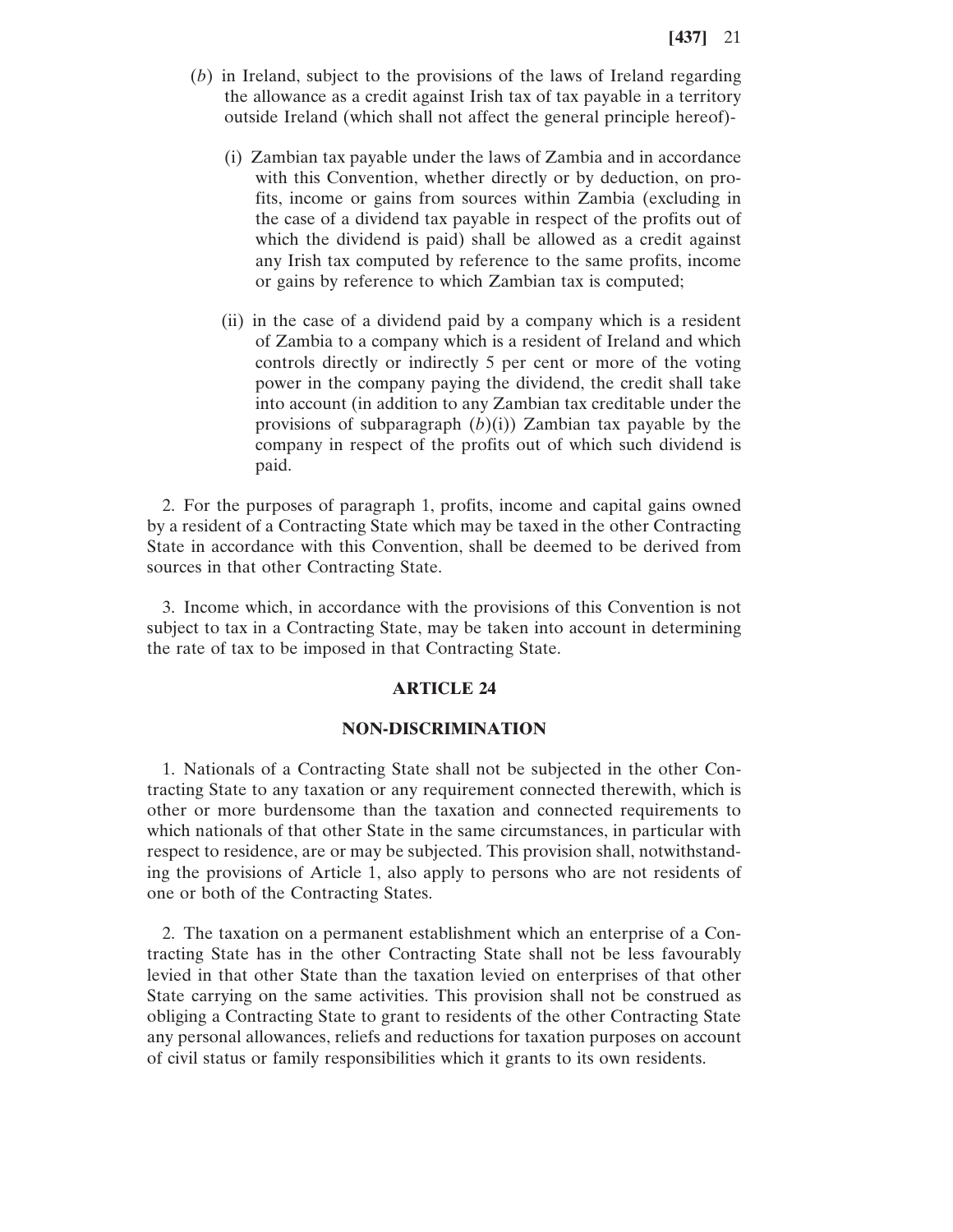3. Except where the provisions of paragraph 1 of Article 9, paragraph 7 of Article 11, or paragraph 7 of Article 12, apply, interest, royalties and other disbursements paid by an enterprise of a Contracting State to a resident of the other Contracting State shall, for the purpose of determining the taxable profits of such enterprise, be deductible under the same conditions as if they had been paid to a resident of the first-mentioned State.

4. Enterprises of a Contracting State, the capital of which is wholly or partly owned or controlled, directly or indirectly, by one or more residents of the other Contracting State, shall not be subjected in the first-mentioned State to any taxation or any requirement connected therewith which is other or more burdensome than the taxation and connected requirements to which other similar enterprises of the first-mentioned State are or may be subjected.

5. The provisions of this Article shall, notwithstanding the provisions of Article 2, apply to taxes of every kind and description.

#### **ARTICLE 25**

#### **MUTUAL AGREEMENT PROCEDURE**

1. Where a person considers that the actions of one or both of the Contracting States result or will result for that person in taxation not in accordance with the provisions of this Convention, that person may, irrespective of the remedies provided by the domestic law of those States, present a case to the competent authority of the Contracting State of which the person is a resident or, if the case comes under paragraph 1 of Article 24, to that of the Contracting State of which the person is a national. The case must be presented within three years from the first notification of the action resulting in taxation not in accordance with the provisions of this Convention.

2. The competent authority shall endeavour, if the objection appears to it to be justified and if it is not itself able to arrive at a satisfactory solution, to resolve the case by mutual agreement with the competent authority of the other Contracting State, with a view to the avoidance of taxation which is not in accordance with this Convention. Any agreement reached shall be implemented notwithstanding any time limits in the domestic law of the Contracting States.

3. The competent authorities of the Contracting States shall endeavour to resolve by mutual agreement any difficulties or doubts arising as to the interpretation or application of this Convention. They may also consult together for the elimination of double taxation in cases not provided for in this Convention.

4. The competent authorities of the Contracting States may communicate with each other directly for the purpose of reaching an agreement in the sense of the preceding paragraphs.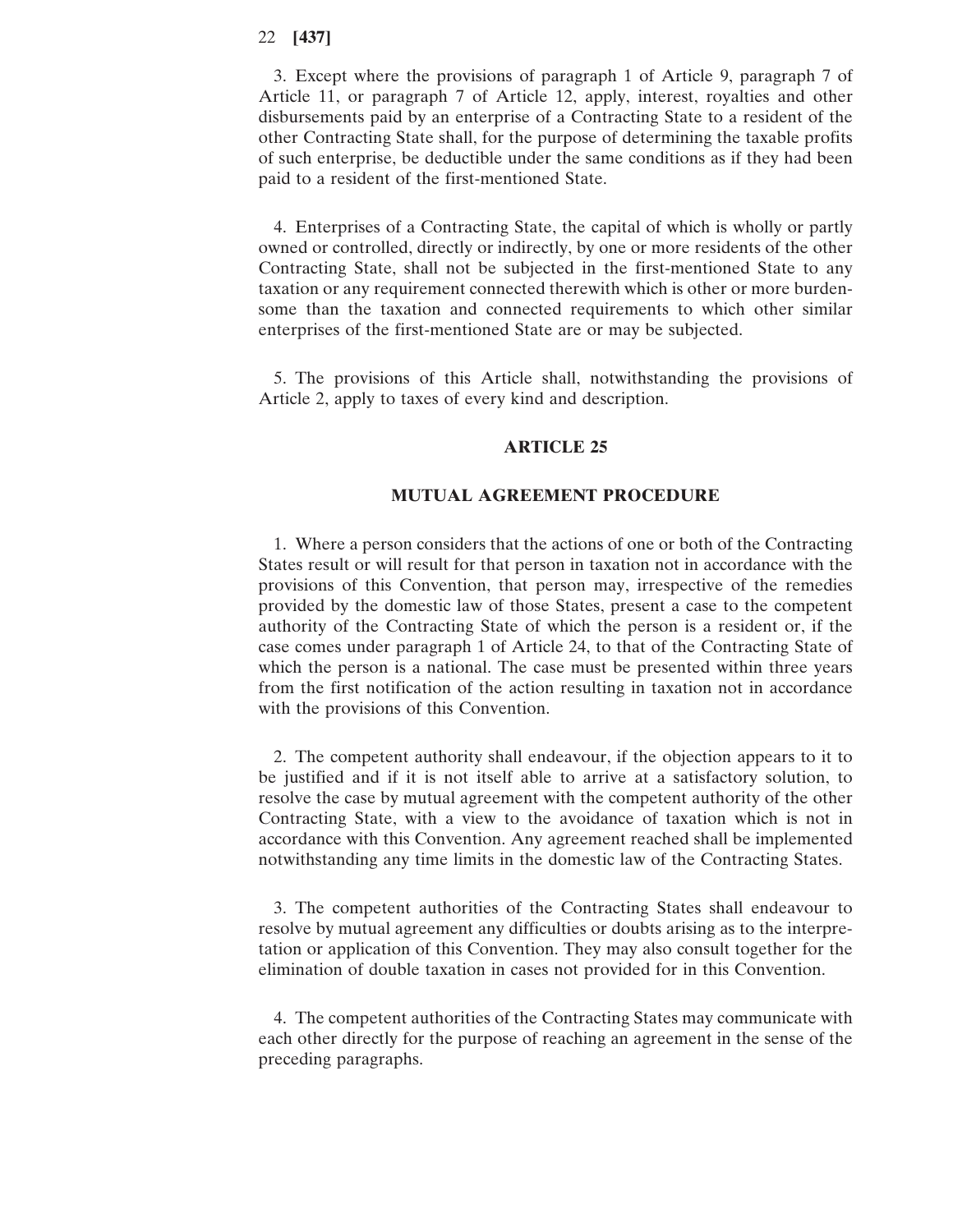# **ARTICLE 26**

# **EXCHANGE OF INFORMATION**

1. The competent authorities of the Contracting States shall exchange such information as is foreseeably relevant for carrying out the provisions of this Convention or to the administration or enforcement of the domestic laws concerning taxes of every kind and description imposed on behalf of the Contracting States, or of their political subdivisions in so far as the taxation thereunder is not contrary to this Convention. The exchange of information is not restricted by Articles 1 and 2.

2. Any information received under paragraph 1 by a Contracting State shall be treated as secret in the same manner as information obtained under the domestic laws of that State and shall be disclosed only to persons or authorities (including courts and administrative bodies) concerned with the assessment or collection of, the enforcement or prosecution in respect of, the determination of appeals in relation to the taxes referred to in paragraph 1, or the oversight of the above. Such persons or authorities shall use the information only for such purposes. They may disclose the information in public court proceedings or in judicial decisions.

3. In no case shall the provisions of paragraphs 1 and 2 be construed so as to impose on a Contracting State the obligation:

- (*a*) to carry out administrative measures at variance with the laws and administrative practice of that or of the other Contracting State;
- (*b*) to supply information which is not obtainable under the laws or in the normal course of the administration of that or of the other Contracting State;
- (*c*) to supply information which would disclose any trade, business, industrial, commercial or professional secret or trade process, or information, the disclosure of which would be contrary to public policy.

4. If information is requested by a Contracting State in accordance with this Article, the other Contracting State shall use its information gathering measures to obtain the requested information, even though that other State may not need such information for its own tax purposes. The obligation contained in the preceding sentence is subject to the limitations of paragraph 3 but in no case shall such limitations be construed to permit a Contracting State to decline to supply information solely because it has no domestic interest in such information.

5. In no case shall the provisions of paragraph 3 be construed to permit a Contracting State to decline to supply information solely because the information is held by a bank, other financial institution, nominee or person acting in an agency or a fiduciary capacity or because it relates to ownership interests in a person.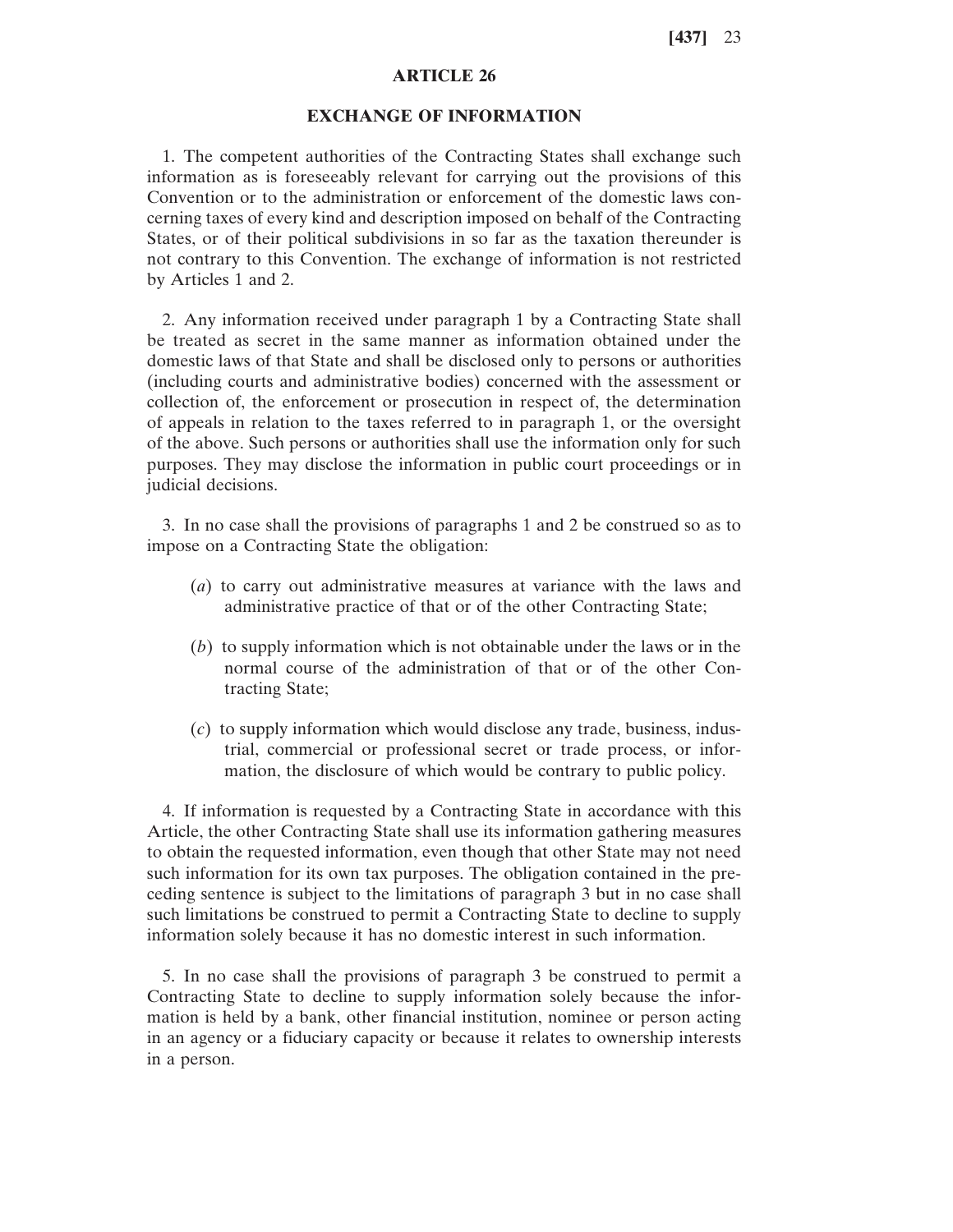## **ARTICLE 27**

#### **ASSISTANCE IN RECOVERY**

1. The Contracting States shall lend assistance to each other in the collection of revenue claims. This assistance is not restricted by Articles 1 and 2. The competent authorities of the Contracting States may by mutual agreement settle the mode of application of this Article.

2. The term "revenue claim" as used in this Article means an amount owed in respect of taxes of every kind and description imposed on behalf of the Contracting States, or of their political subdivisions or local authorities, insofar as the taxation thereunder is not contrary to this Convention or any other instrument to which the Contracting States are parties, as well as interest, administrative penalties and costs of collection or conservancy related to such amount.

3. When a revenue claim of a Contracting State is enforceable under the laws of that State and is owed by a person who, at that time, cannot, under the laws of that State, prevent its collection, that revenue claim shall, at the request of the competent authority of that State, be accepted for purposes of collection by the competent authority of the other Contracting State. That revenue claim shall be collected by that other State in accordance with the provisions of its laws applicable to the enforcement and collection of its own taxes as if the revenue claim were a revenue claim of that other State.

4. When a revenue claim of a Contracting State is a claim in respect of which that State may, under its law, take measures of conservancy with a view to ensure its collection, that revenue claim shall, at the request of the competent authority of that State, be accepted for purposes of taking measures of conservancy by the competent authority of the other Contracting State. That other State shall take measures of conservancy in respect of that revenue claim in accordance with the provisions of its laws as if the revenue claim were a revenue claim of that other State even if, at the time when such measures are applied, the revenue claim is not enforceable in the first-mentioned State or is owed by a person who has a right to prevent its collection.

5. Notwithstanding the provisions of paragraphs 3 and 4, a revenue claim accepted by a Contracting State for purposes of paragraph 3 or 4 shall not, in that State, be subject to the time limits or accorded any priority applicable to a revenue claim under the laws of that State by reason of its nature as such. In addition, a revenue claim accepted by a Contracting State for the purposes of paragraph 3 or 4 shall not, in that State, have any priority applicable to that revenue claim under the laws of the other Contracting State.

6. Proceedings with respect to the existence, validity or the amount of a revenue claim of a Contracting State shall not be brought before the courts or administrative bodies of the other Contracting State.

7. Where, at any time after a request has been made by a Contracting State under paragraph 3 or 4 and before the other Contracting State has collected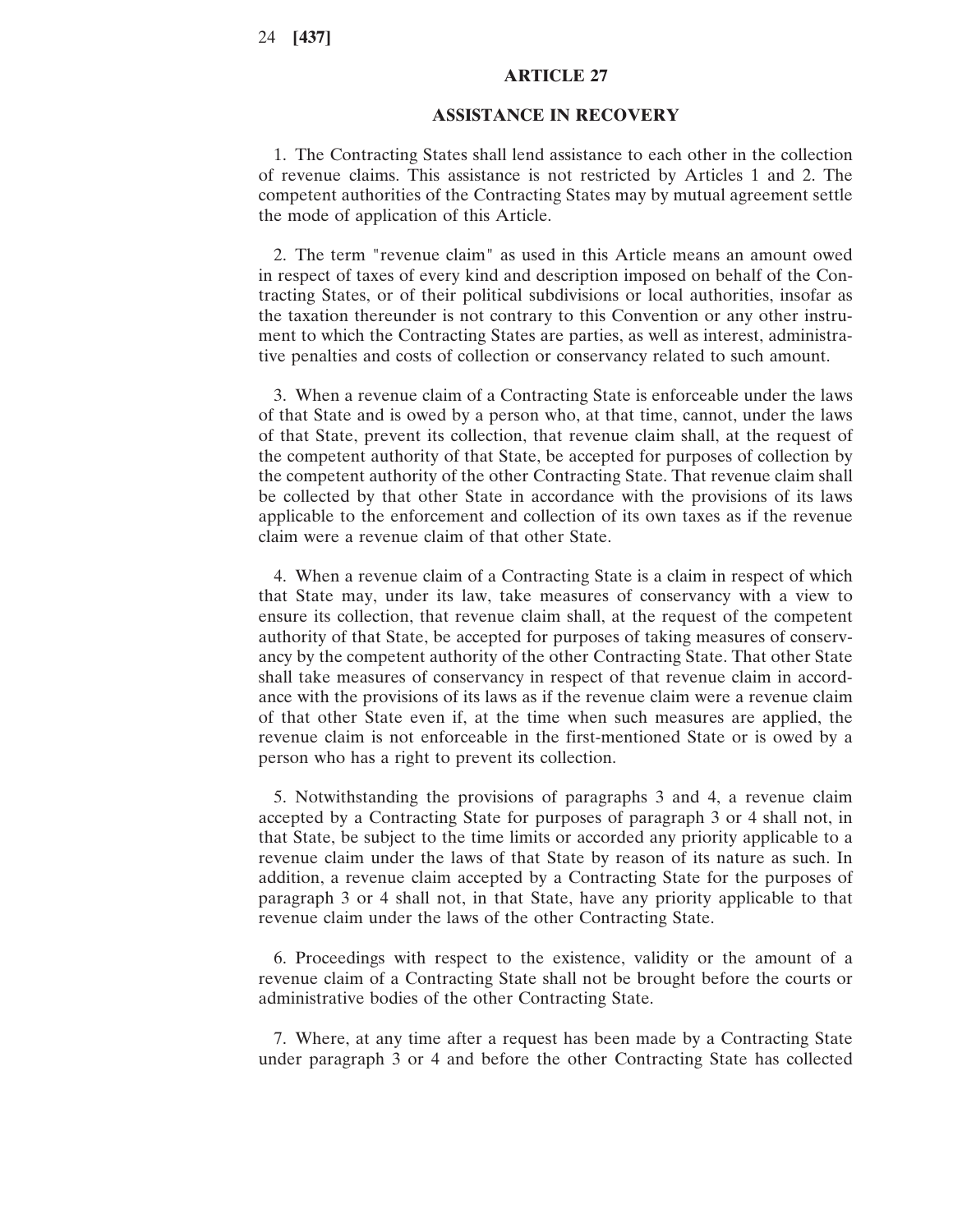and remitted the relevant revenue claim to the first-mentioned State, the relevant revenue claim ceases to be

- (*a*) in the case of a request under paragraph 3, a revenue claim of the first-mentioned State that is enforceable under the laws of that State and is owed by a person who, at that time, cannot, under the laws of that State, prevent its collection, or
- (*b*) in the case of a request under paragraph 4, a revenue claim of the first-mentioned State in respect of which that State may, under its laws, take measures of conservancy with a view to ensure its collection

the competent authority of the first-mentioned State shall promptly notify the competent authority of the other State of that fact and, at the option of the other State, the first-mentioned State shall either suspend or withdraw its request.

8. In no case shall the provisions of this Article be construed so as to impose on a Contracting State the obligation:

- (*a*) to carry out administrative measures at variance with the laws and administrative practice of that or of the other Contracting State;
- (*b*) to carry out measures which would be contrary to public policy;
- (*c*) to provide assistance if the other Contracting State has not pursued all reasonable measures of collection or conservancy, as the case may be, available under its laws or administrative practice;
- (*d*) to provide assistance in those cases where the administrative burden for that State is clearly disproportionate to the benefit to be derived by the other Contracting State.

# **ARTICLE 28**

# **MEMBERS OF DIPLOMATIC MISSIONS AND CONSULAR POSTS**

Nothing in this Convention shall affect the fiscal privileges of members of diplomatic missions or consular posts under the general rules of international law or under the provisions of special agreements.

## **ARTICLE 29**

## **ENTRY INTO FORCE**

1. Each of the Contracting States shall notify the other in writing through diplomatic channels of the completion of the procedures required by its law for the entry into force of this Convention. This Convention shall enter into force on the date of the later of these notifications and its provisions shall thereupon have effect:

(a) in Zambia: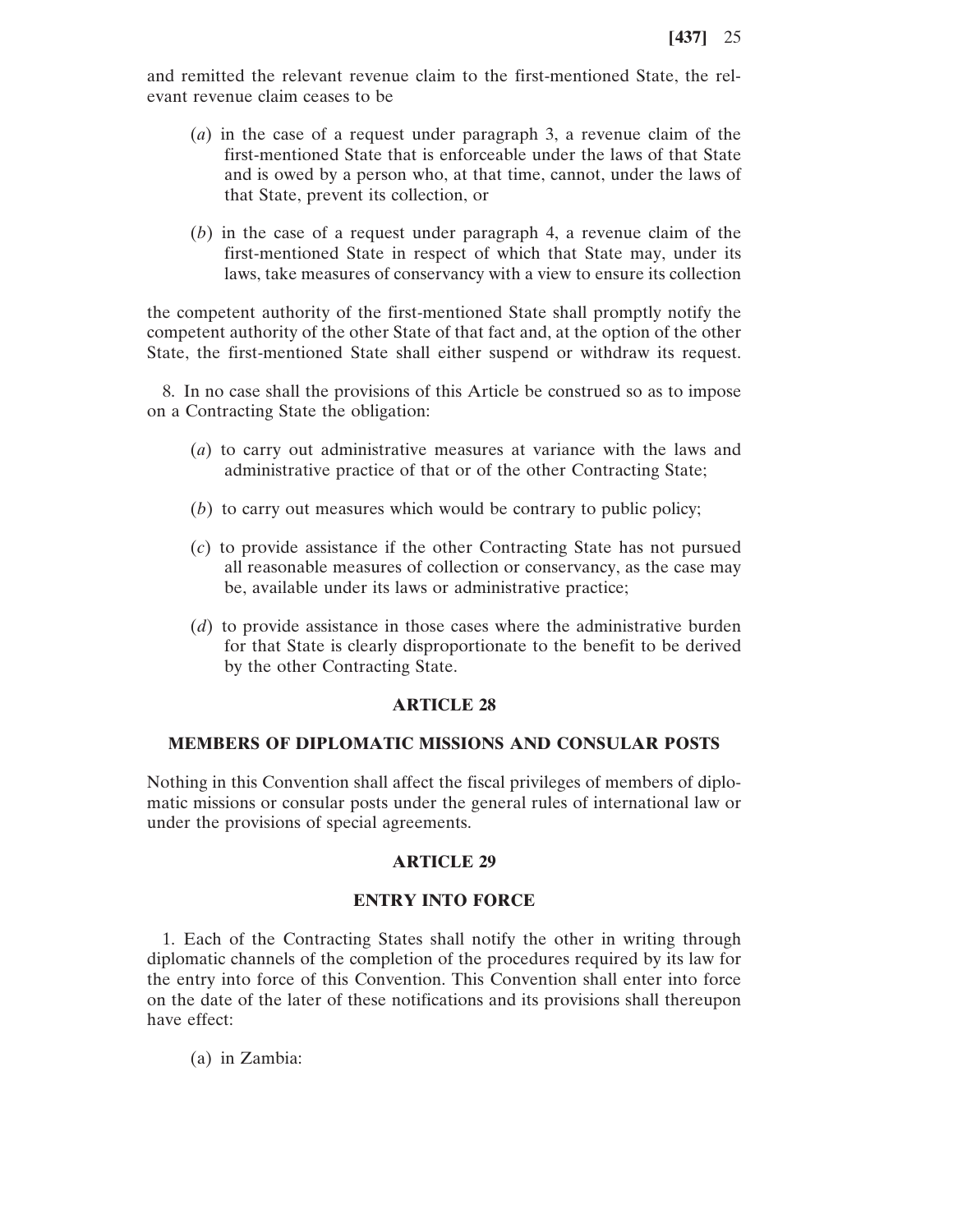- 26 **[437]**
	- (i) in respect of taxes withheld at source, for amounts paid or credited on or after the first day of January next following the calendar year in which this Convention enters into force;
	- (ii) in respect of other taxes, for taxable periods beginning on or after the first day of January next following the calendar year in which this Convention enters into force.
	- (*b*) in Ireland:
		- (i) in respect of income tax, the universal social charge and capital gains tax, for any year of assessment beginning on or after the first day of January next following the calendar year in which this Convention enters into force;
		- (ii) in respect of corporation tax, for any financial year beginning on or after the first day of January next following the calendar year in which this Convention enters into force.

2. The Convention between the Government of the Republic of Zambia and Ireland for the avoidance of double taxation and the prevention of fiscal evasion with respect to taxes on income signed at London on 29 March 1971 shall cease to have effect from the dates on which this Convention becomes effective in accordance with paragraph 1 of this Article.

## **ARTICLE 30**

# **DURATION AND TERMINATION**

This Convention shall remain in force until terminated by a Contracting State. Either Contracting State may terminate the Convention at any time after five years from the date on which the Convention enters into force provided that at least six months prior written notice of termination has been given through diplomatic channels.

In such event, the Convention shall cease to have effect:

- (*a*) in Zambia:
	- (i) in respect of taxes withheld at source, for amounts paid or credited on or after the first day of January of the year next following that in which the notice of termination is given;
	- (ii) in respect of other taxes, for taxable periods beginning on or after the first day of January of the year next following that in which the notice of termination is given.
- (*b*) in Ireland:
	- (i) in respect of income tax, the universal social charge and capital gains tax, for any year of assessment beginning on or after the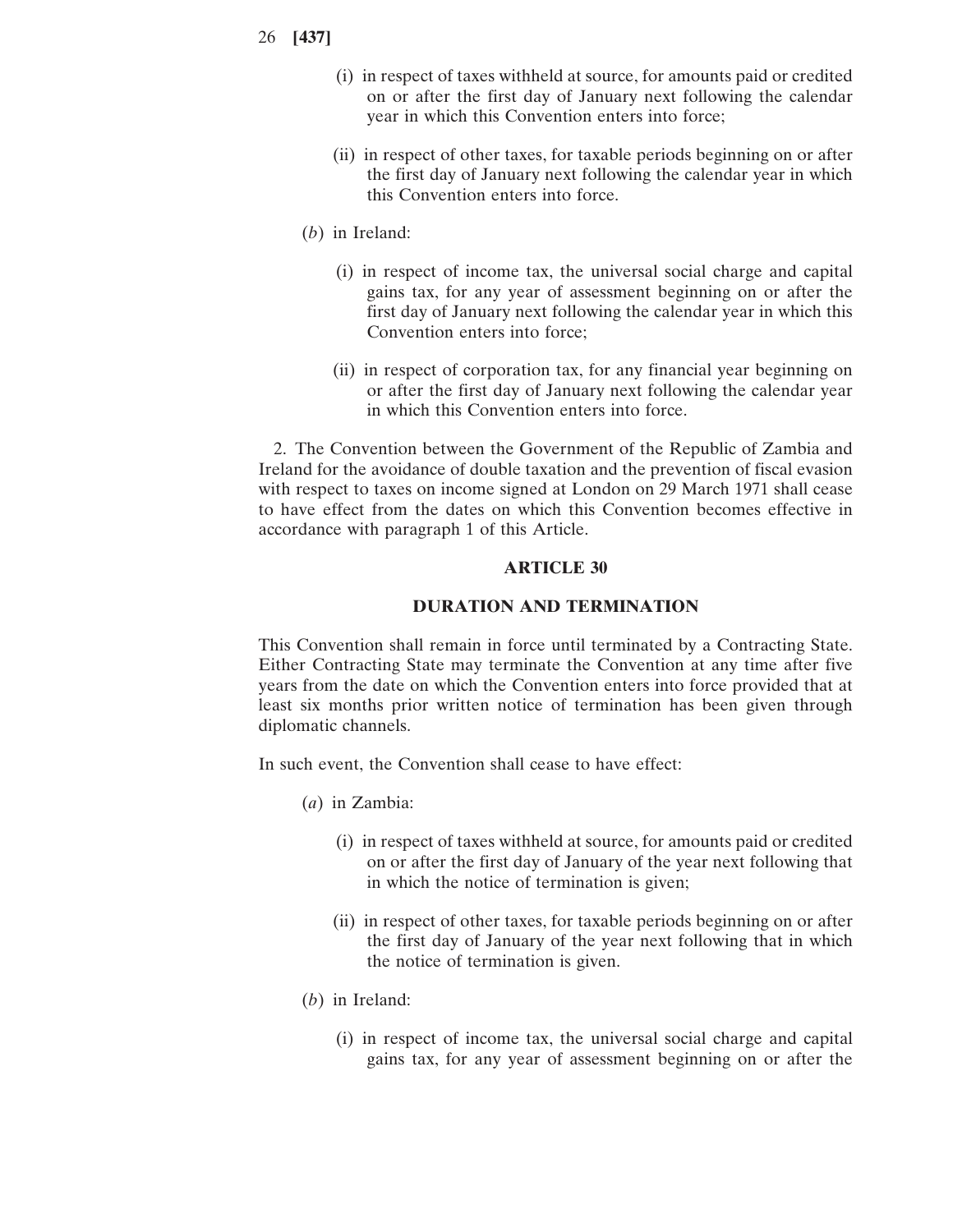first day of January of the year next following that in which the notice of termination is given;

(ii) in respect of corporation tax, for any financial year beginning on or after the first day of January of the year next following that in which the notice of termination is given.

In WITNESS WHEREOF the undersigned, being duly authorised thereto, have signed this Convention.

Done at Lusaka, this 31st day of March 2015 in two originals, both copies being equally authentic.

| For the Government of Ireland | For the Government of the Republic of |
|-------------------------------|---------------------------------------|
| <b>Finbar O'Brien</b>         | Zambia<br><b>Alexander Chikwanda</b>  |

## **PROTOCOL**

At the signing of this Convention between Ireland and the Republic of Zambia for the Avoidance of Double Taxation and the Prevention of Fiscal Evasion with respect to Taxes on Income and Capital Gains, both sides have agreed upon the following provisions which shall form an integral part of the Convention:

1. With reference to Article 4 (Resident)

It is understood that a Common Contractual Fund (CCF) established in Ireland shall not be regarded as a resident of Ireland and shall be treated as fiscally transparent for the purposes of granting tax treaty benefits.

2. With reference to Article 5 (Permanent Establishment)

It is understood that for the purposes of determining the 183-day time limit in paragraph 3(*d*) of Article 5:

- (*a*) where an enterprise of a Contracting State carrying on activities in the other Contracting State is associated with another enterprise carrying on substantially similar activities there, the former enterprise shall be deemed to be carrying on all such activities of the latter enterprise, except to the extent that those activities are carried on at the same time as its own activities;
- (*b*) an enterprise shall be regarded as associated with another enterprise if one participates directly or indirectly in the management, control or capital of the other or if the same persons participate directly or indirectly in the management, control or capital of both enterprises.
- 3. With reference to Article 11 (Interest)

It is understood that in the case of Ireland, paragraph 3(*b*) (v) shall include the National Treasury Management Agency and any body under its management.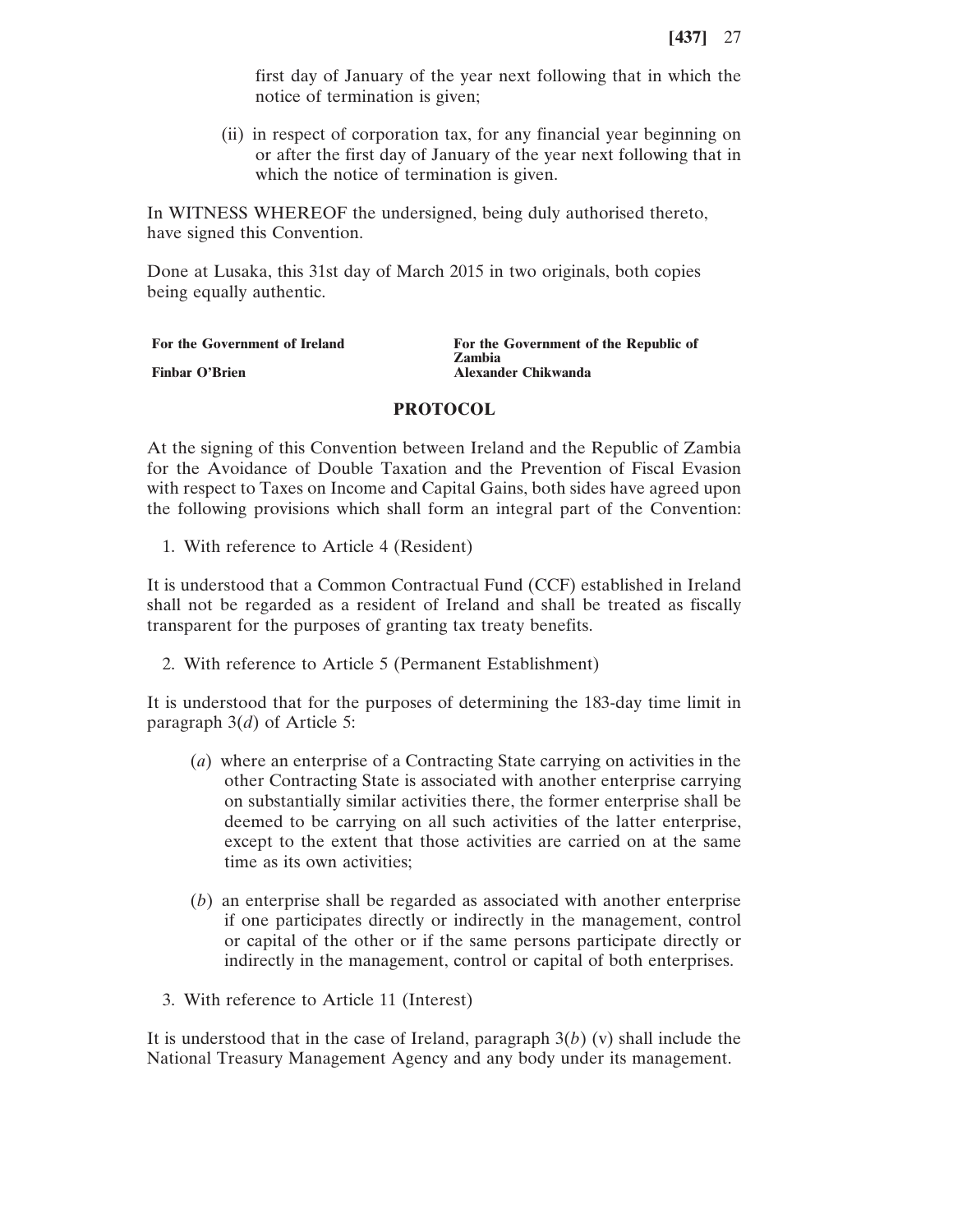In WITNESS WHEREOF the undersigned, being duly authorised thereto, have signed this Convention.

Done at Lusaka, this 31st day of March 2015 in two originals, both copies being equally authentic.

For the Government of Ireland For the Government of the Republic of **Zambia Finbar O'Brien Alexander Chikwanda** GIVEN under the Official Seal of the Government, L.S. 13 October 2015.

ENDA KENNY, Taoiseach.